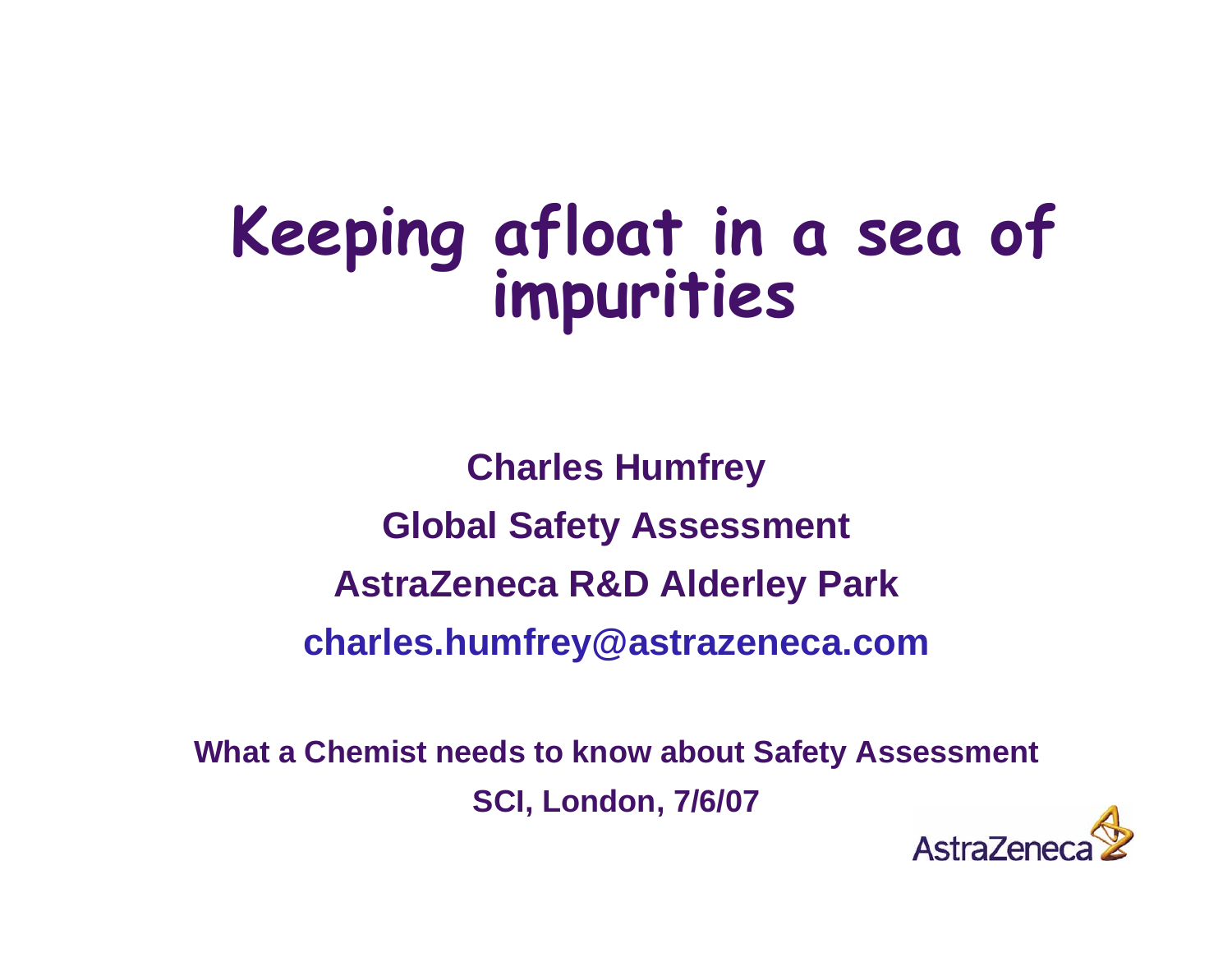#### **WHERE ARE IMPURITIES IMPORTANT?**



**CLEANING VALIDATIONACCEPTABLE CARRY-OVER**

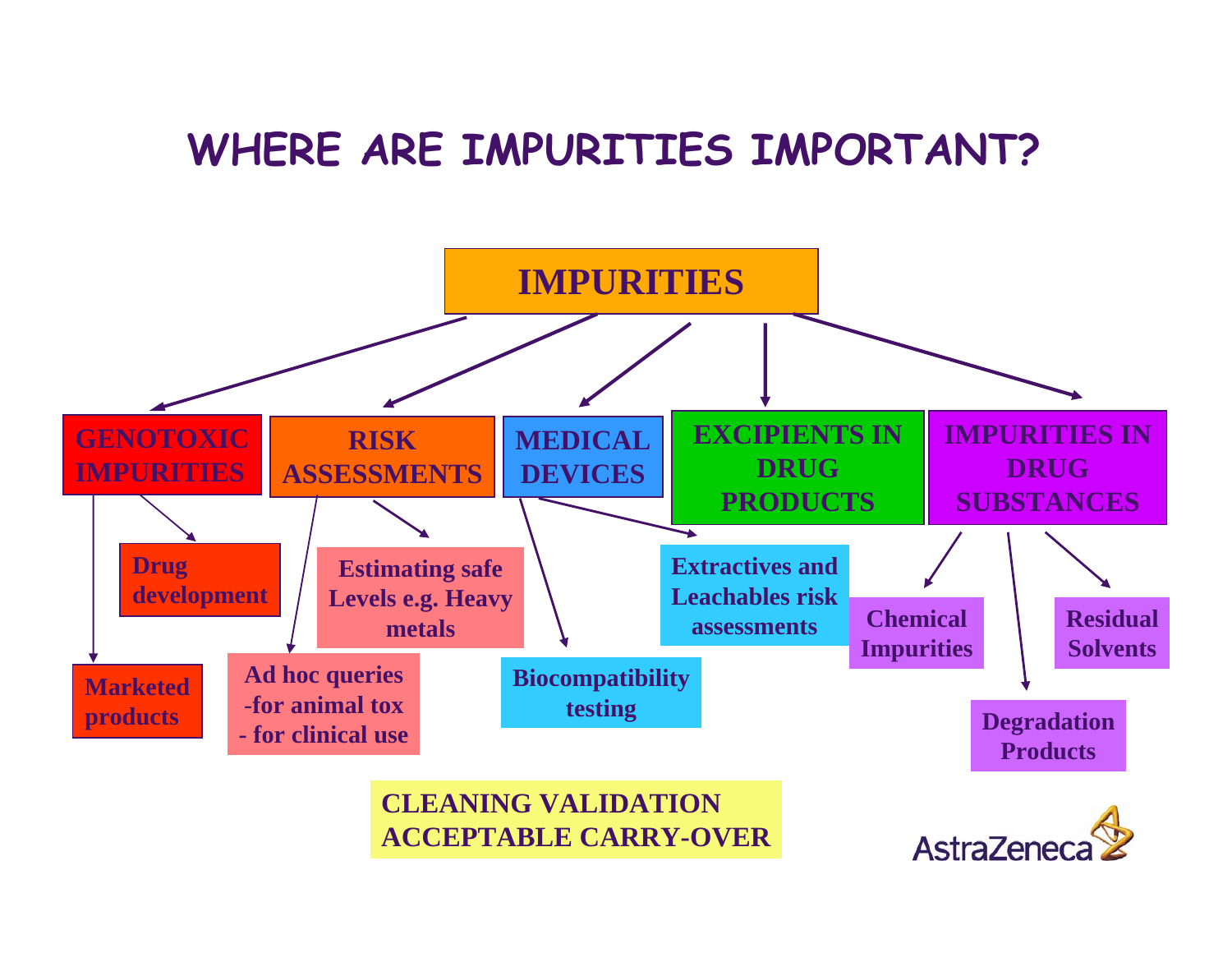# **Outline of presentation**

•External guidance on drug impurities - ICH

- •Q3A(R2)
- •Q3B(R2)
- •Q3C(R3)
- •Qualification of impurities
- •Genotoxic impurities
- •Residual metal catalysts
- •Summary

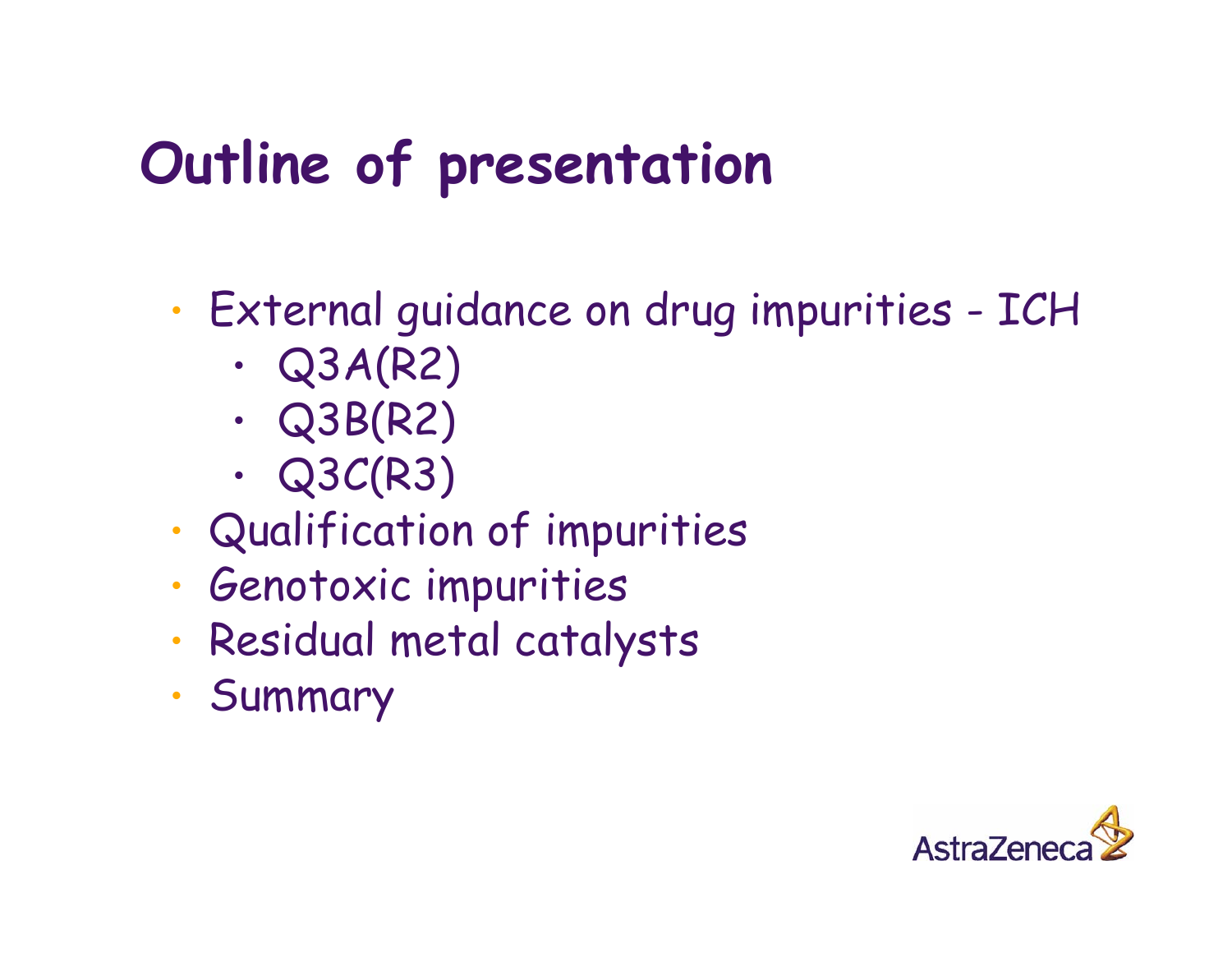# ICH Q3 guidelines

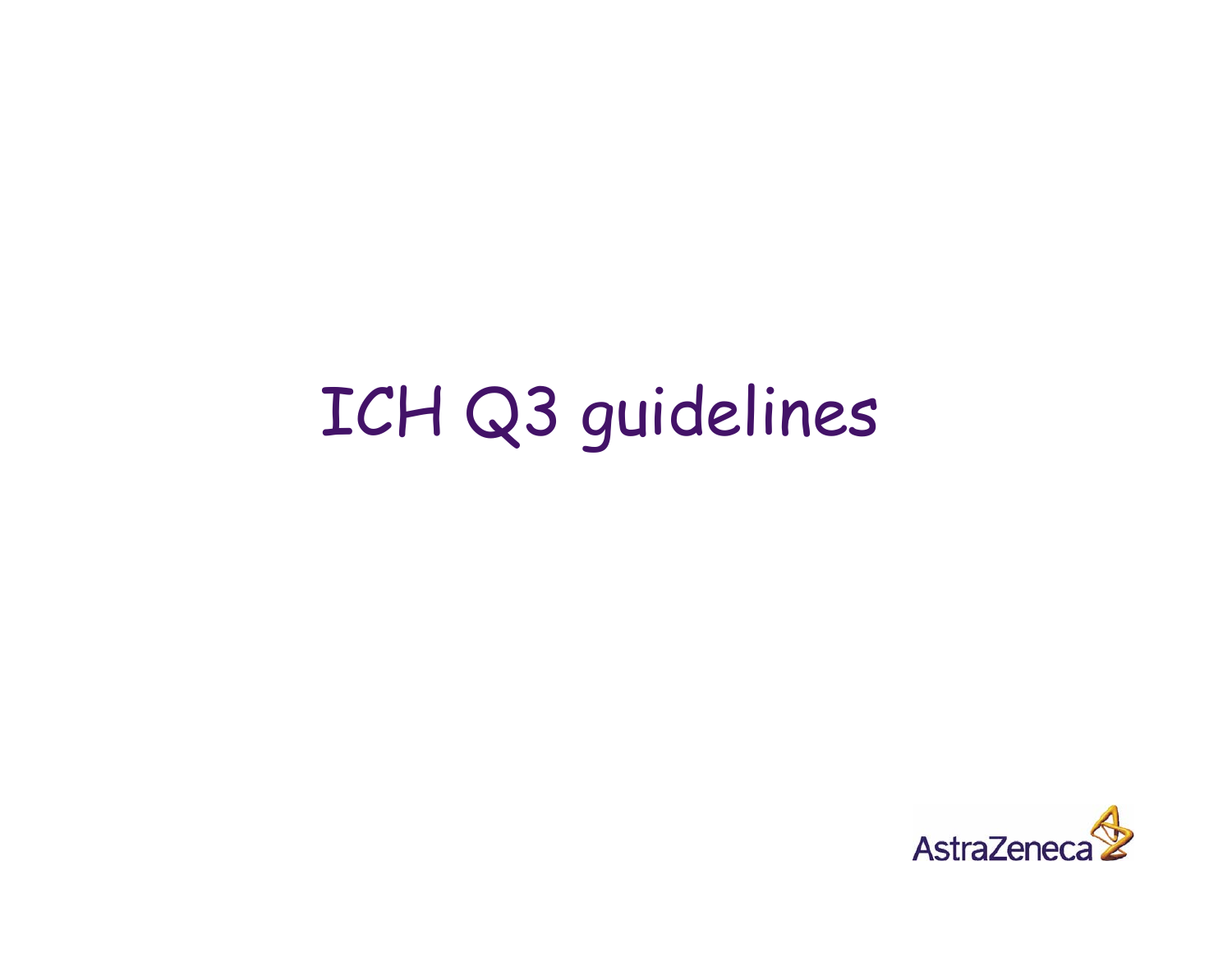## **ICH Impurities Guidelines**

- Requirements for assessing safety of impurities covered by 3 quality guidelines from the International Conference on Harmonisation (ICH) :
	- **Q3A(R2): Impurities in New Drug Substances** (Current Step 4 version, dated 25 October 2006) **Q3B(R2): Impurities in New Drug Products** (Current Step 4 version, dated 2 June 2006) **Q3C (R3): Impurities: Guideline for Residual Solvents** (Current Step 4 version, parent guideline, 17/7/97, revised November 2005)
- Drug substance impurities addressed in 2 ways: **1) chemistry aspects** - classification/identification, report generation, setting specifications, analytical procedures; **2) safety aspects** - guidance for qualifying impurities either not present or
	- present in substantially higher levels in drug batches used in safety/clinical studies. Thresholds given below which qualification not required.

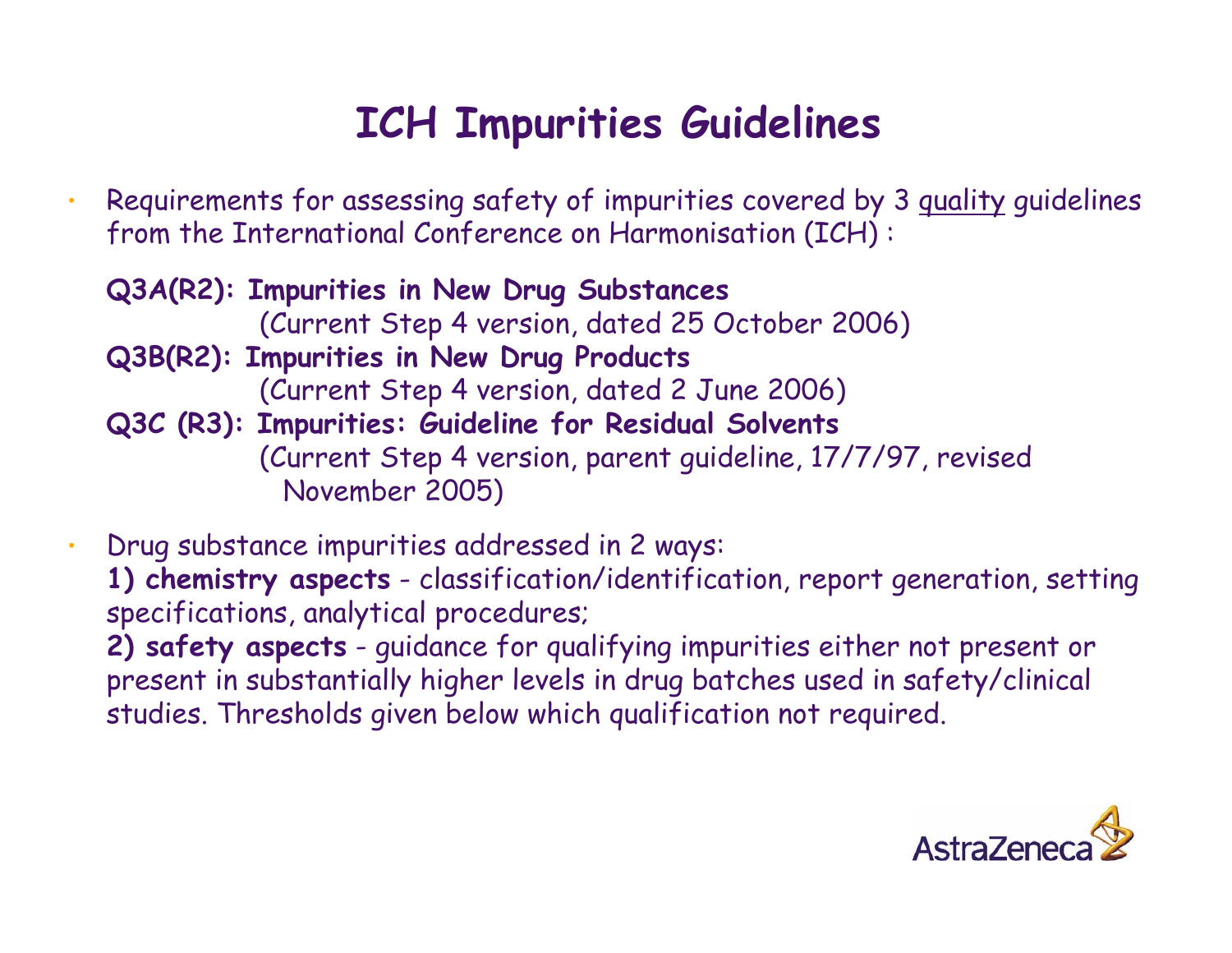#### **ICH Q3A(R2) CLASSIFICATION OF IMPURITIES**

•**Organic** (process and drug related)

includes starting materials, by-products, intermediates, degradation products, reagents, ligands and catalysts

#### •**Inorganic**

includes reagents, ligands and catalysts, heavy metals or other residual metals, inorganic salts, other materials (eg. filter aids, charcoal etc.)

#### •**Residual solvents**

organic or inorganic

#### Specifically doesn't cover:

1) extraneous contaminants more appropriately addressed under GMP;

- 2) polymorphic forms
- 3) enantiomeric impurities

These are addressed in other ICH guidelines eg. Q6A

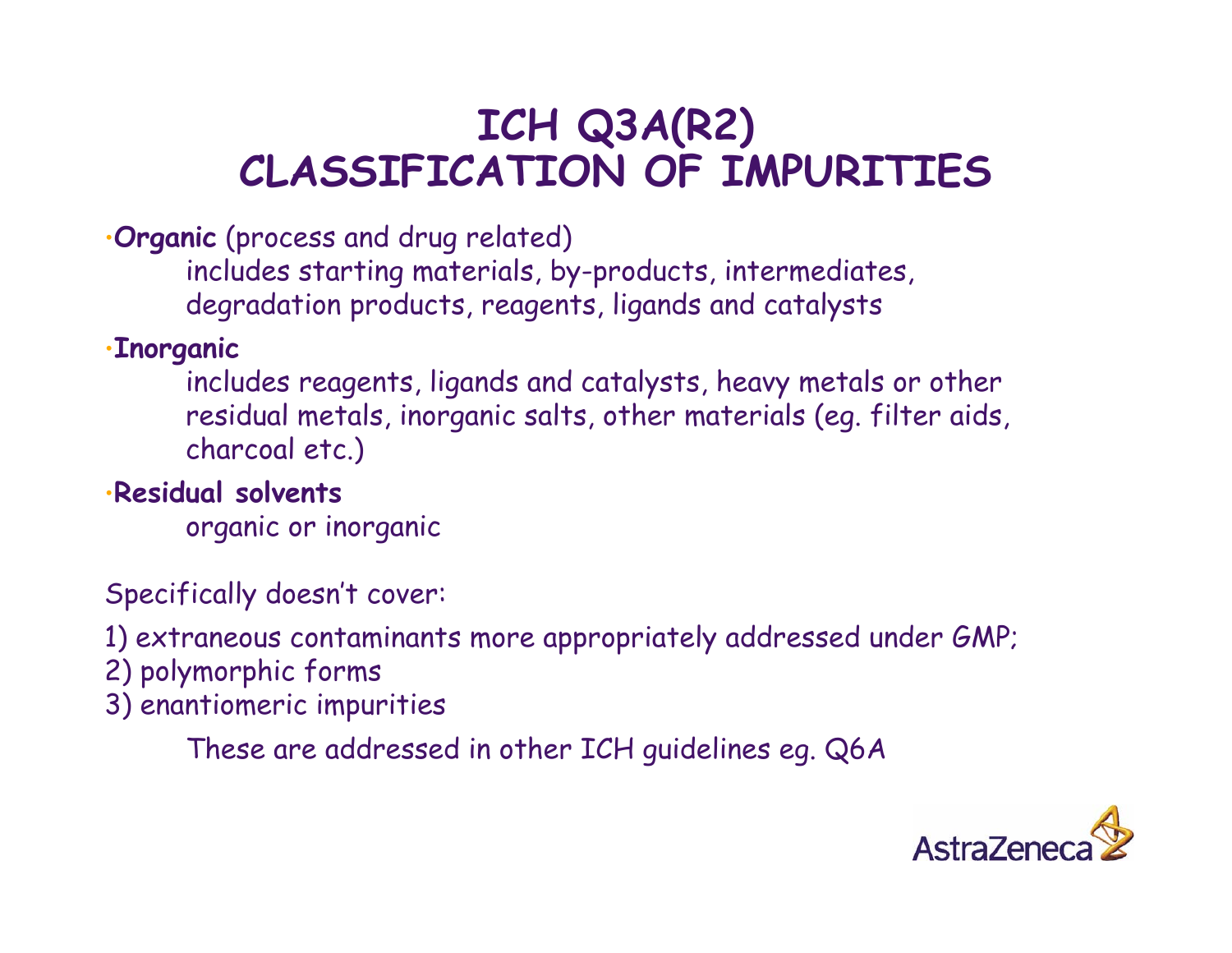## **ICH Q3A(R2): IMPURITIES IN NEW DRUG SUBSTANCES**

- Specification for new drug substance should include, where applicable, limits for:
- **Organic impurities**
	- each specified identified impurity each specified unidentified impurity > qualification threshold any unspecified identified impurity  $\leq$  qualification threshold any unspecified unidentified impurity  $\leq$  identification threshold total impurities
- **Residual solvents**
- **Inorganic impurities**

[Specified = included in specification for drug substance]

• Impurities should be qualified (process of acquiring/evaluating data that establishes biological safety of an impurity at the concentration and consequent dose to be administered to humans).

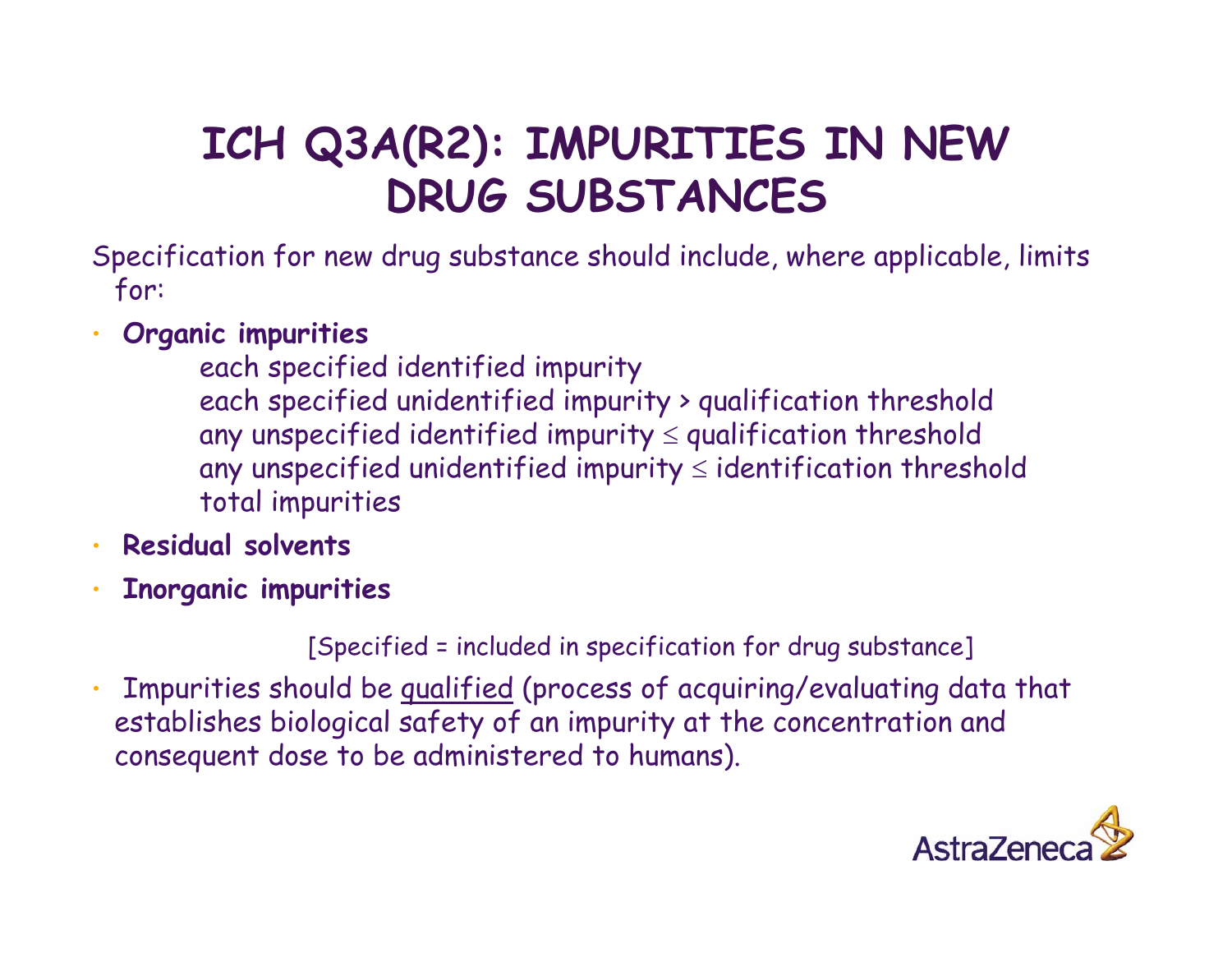## **ICH Q3A(R2): Impurities in New Drug Substances**

- Level of impurity present in safety/clinical studies considered qualified (up to level tested).
- • Same true for impurities if significant animal and/or human metabolites.
- • If no data available to qualify proposed specification level, studies may be needed when following thresholds exceeded\*:

| Max daily<br>dose | Qualification<br>threshold  | <b>Identification</b><br>threshold | Reporting<br>threshold |
|-------------------|-----------------------------|------------------------------------|------------------------|
| $\leq$ 2g/day     | 0.15%/1.0mg/day<br>(lowest) | 0.10%/1.0mg/day<br>(lowest)        | 0.05%                  |
| $\frac{2q}{day}$  | 0.05%                       | 0.05%                              | 0.03%                  |

Higher/lower levels acceptable if justified / necessary (case-by-case)

• E.g. lower needed if evidence impurity associated with adverse effects in patients; higher if preclinical levels higher or if lower level of concern (consider patient population, drug class effects, technical factors etc).

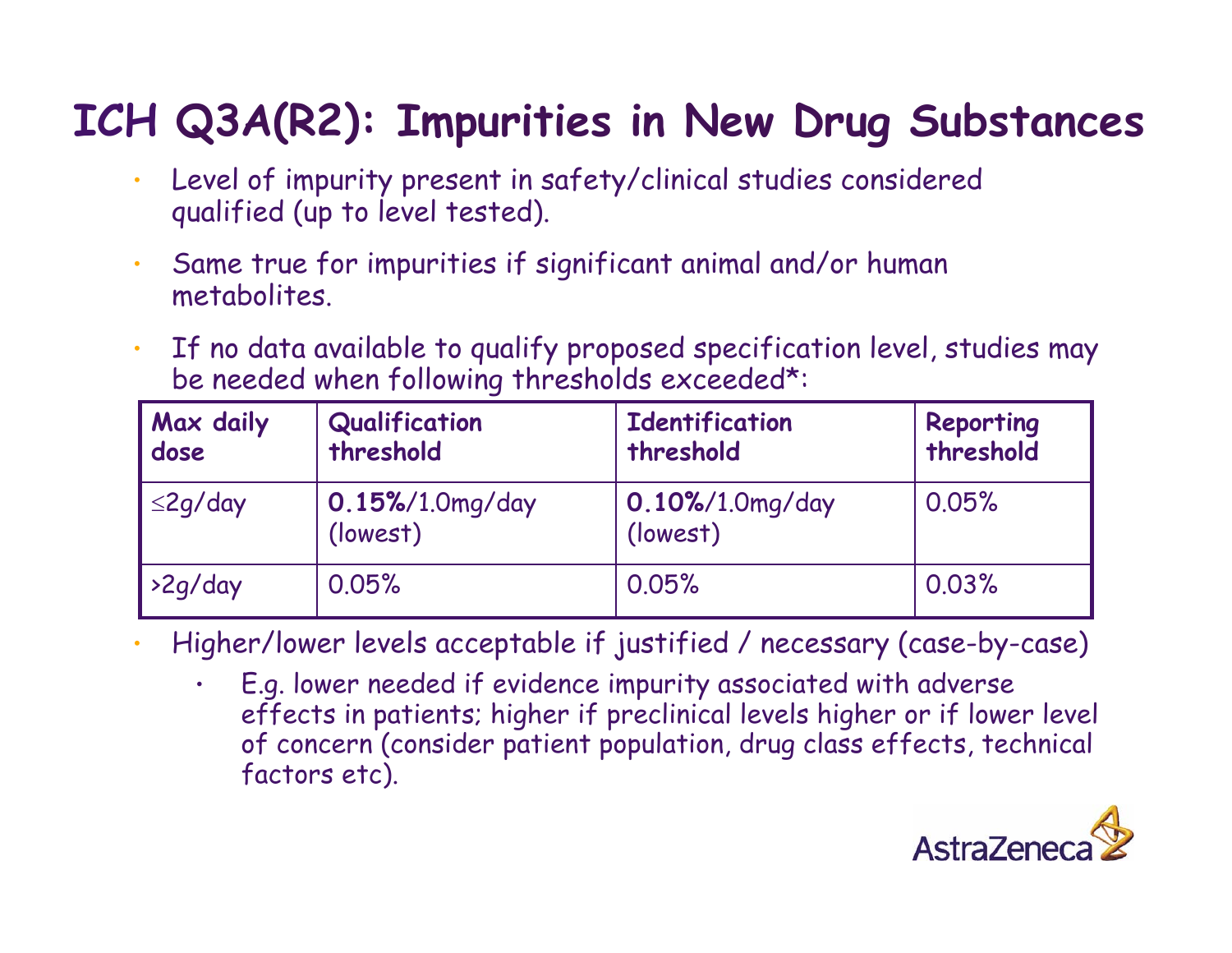## **ICH Q3B(R2): Impurities in New Drug Products**

- Covers DPs of active substance, including reaction products with excipient or container system.
- •Degradation products observed in stability studies performed at recommended storage conditions should be identified, qualified and reported when following thresholds exceeded (lowest figure applies)\*:

| Max daily<br>dose        | Qualification<br>threshold | <b>Identification</b><br>threshold | Reporting<br>threshold |
|--------------------------|----------------------------|------------------------------------|------------------------|
| $\triangleleft$ Imq      | 1.0% or $50 \mu$ g/TDI     | $1.0\%$ or $5\mu q/TDI$            | 0.1%                   |
| $1mg-10mg$               | #1.0% or 50µg/TDI          | $0.5%$ or $20\mu$ g/TDI            | 0.1%                   |
| $\rightarrow$ 10mg-100mg | 0.5% or 200µg/TDI          | 0.2% or 2mg/TDI                    | 0.1%                   |
| $\rightarrow$ 100mg-1q   | 0.2% or 3mg/TDI            | 0.2% or 2mg/TDI                    | 0.1%                   |
| $>1q-2q$                 | 0.2% or 3mg/TDI            | 0.2% or 2mg/TDI                    | 0.05%                  |
| >2q                      | 0.15%                      | 0.10%                              | 0.05%                  |

•Not necessary to identify DPs at levels below these thresholds unless suspected to be unusually potent (catch-22?).

> # Qualification threshold for 10mg/day is 0.5% /200µg TDI AstraZeneca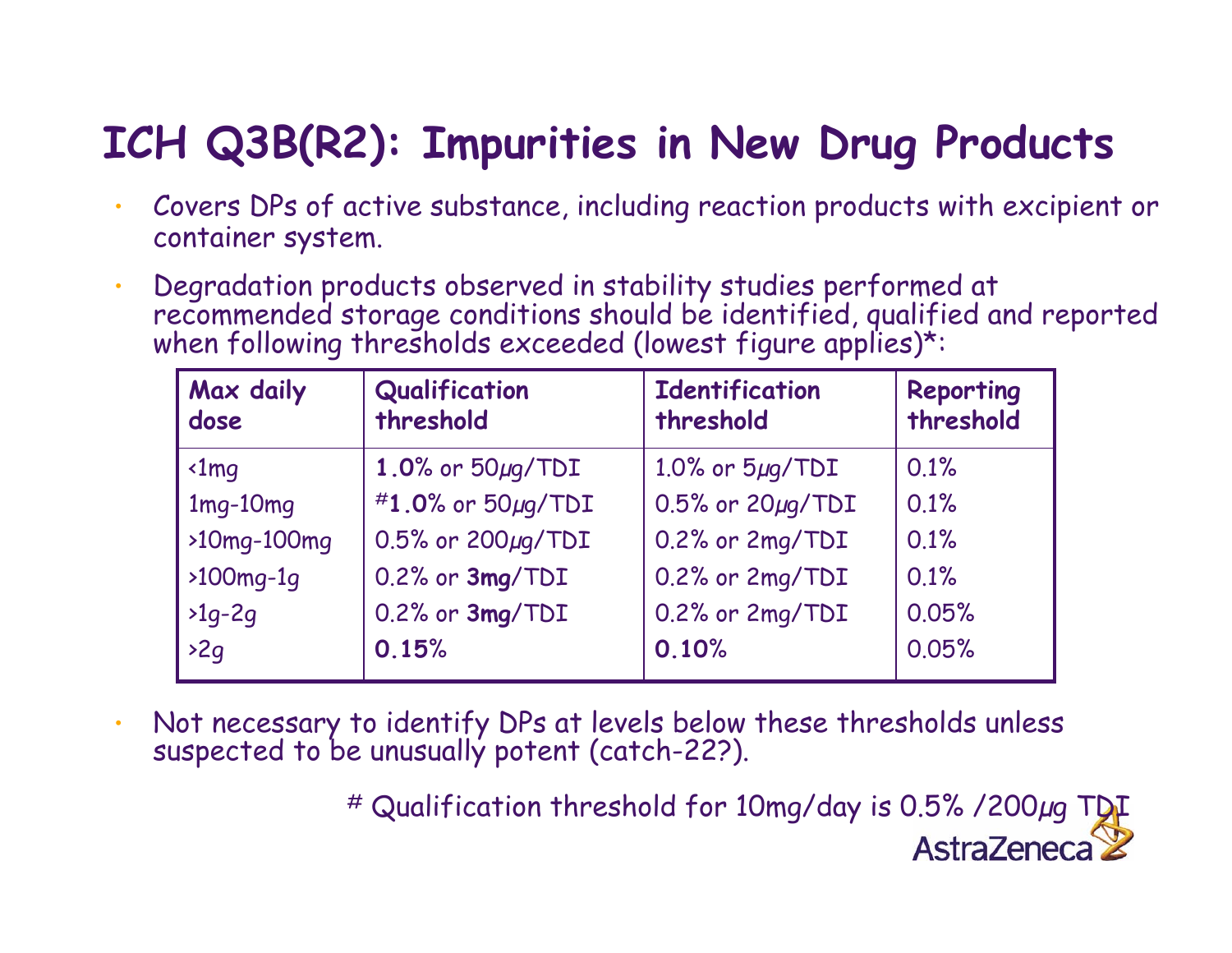#### **DEGRADATION PRODUCTS - EXAMPLE OF QUALIFICATION**

- •DP present at 0.3%
- Max human daily dose of 25mg drug substance
- • Total daily intake of impurity is therefore 75µg/subject (or 1.5µg/kg body weight/day for a 50kg subject)
- • ICH Q3B(R) gives qualification threshold of 0.5% or 200µg TDI (whichever is lowest) for drug dose of 10-100mg/day.
- Thus, impurity is qualified on this basis.
- • NB. At this level, ICH would still require impurity to be identified (threshold 0.18% / 1.8mg/day) and reported (threshold 0.1%).

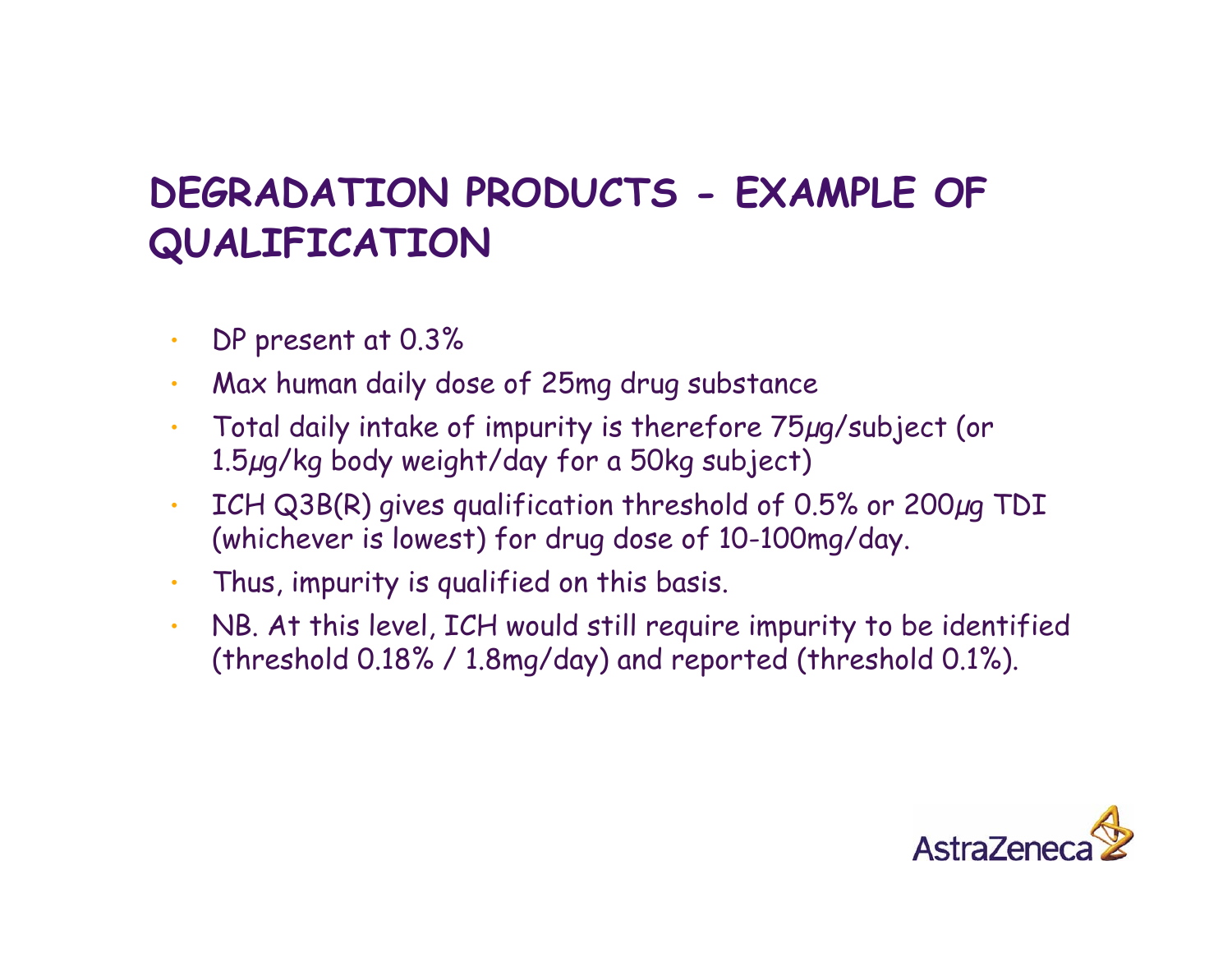## **ICH Q3C(R3): Impurities: Residual Solvents**

- • Organic volatile chemicals used/produced in manufacture of active substances/excipients.
- •No therapeutic benefit, should be removed as far as possible.
- • Classified into 3 groups:
	- **Class 1** (solvents to be avoided ) known/suspect human carcinogens eg. **benzene** (2ppm), **1,1-dichloroethene** (8ppm)
	- **Class 2** (solvents to be limited ) non-genotoxic animal carcinogens, possible neurotoxicants or teratogens. eg. **acetonitrile** (410ppm), **cyclohexane** (3880ppm), **ethylene glycol** (160ppm), **methanol** (3000ppm) **Class 3** (solvents with low toxic potential ) no health-based exposure limit needed (PDE of <sup>≤</sup>50mg/day) eg. **acetone**, **ethanol, DMSO**
- • A 4th group lists additional solvents for which no adequate tox data available to generate a PDE; onus on manufacturers to justify levels

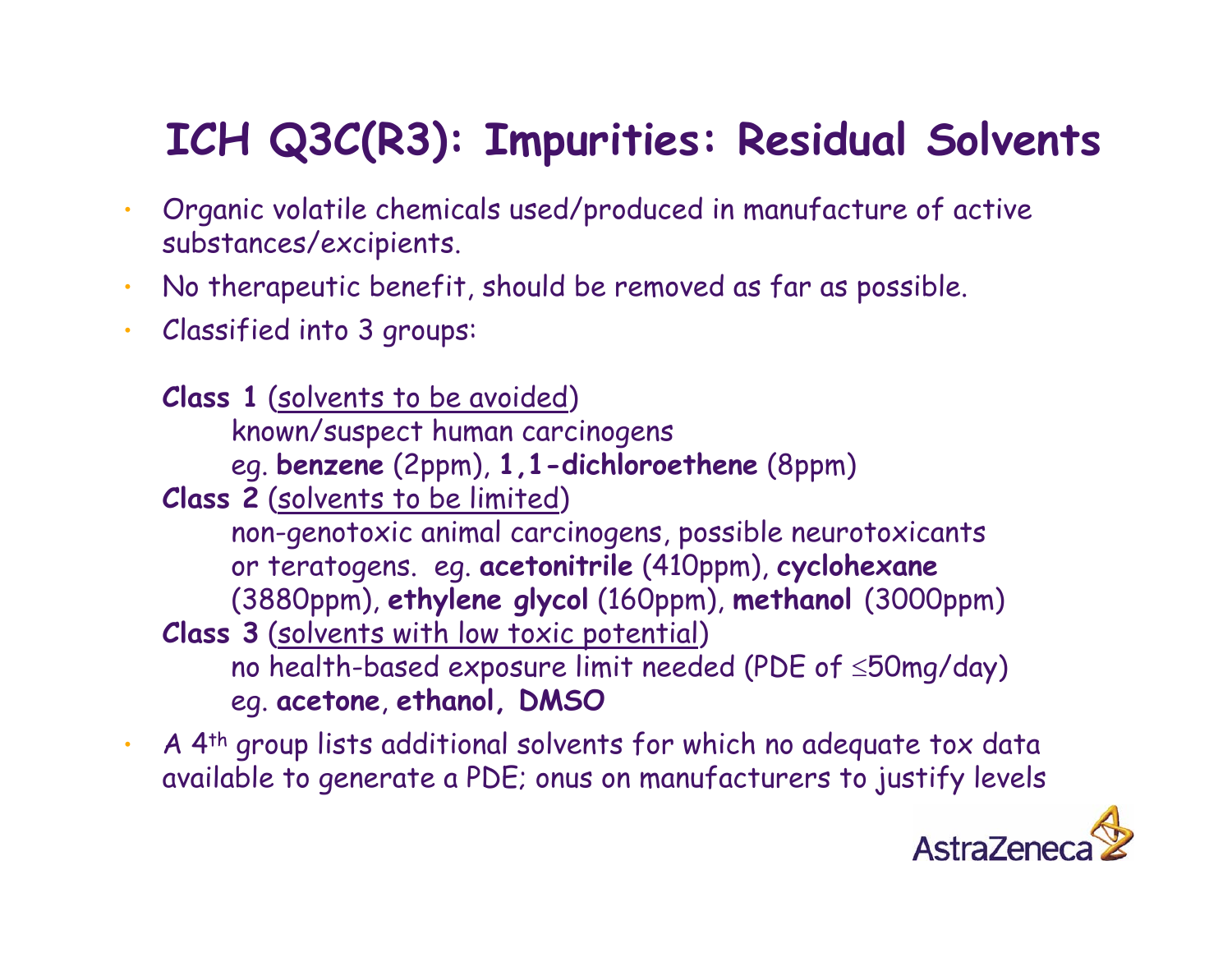# Qualification

'The process of acquiring and evaluating data that establishes the biological safety of an individual impurity or a given impurity profile at the level(s) specified.'

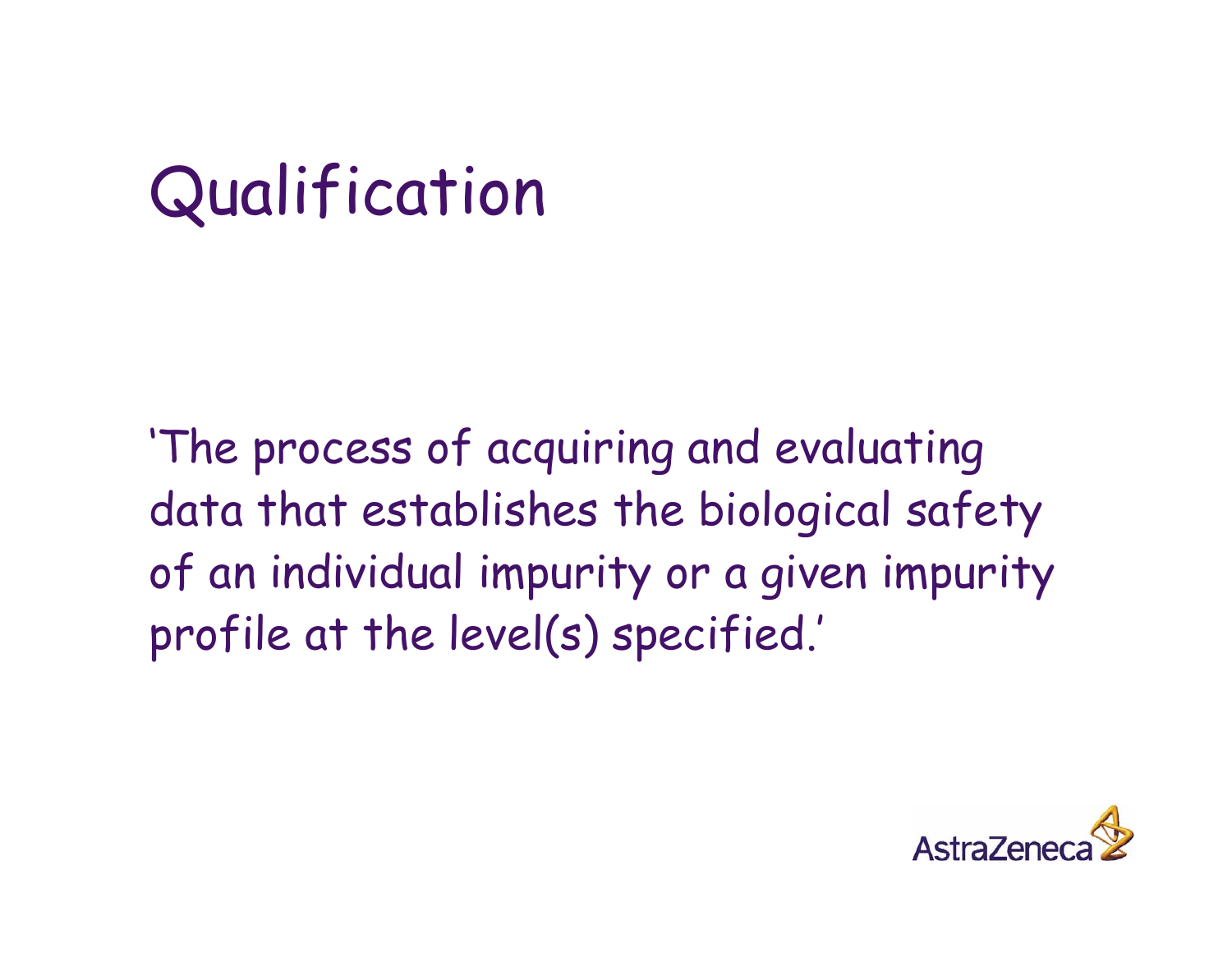# **General points on qualification**

- • For impurities with known tox properties / specific alerts, refer to limits in European Pharmacopoeia or USP. Where pharmacopoeial data not available, limits should be based on available literature.
- • Assuming tox studies use material containing the impurities, specification for subsequent batches can be modified with reference to doses administered and effects seen (e.g NOEL, NOAEL).
- • Appropriate to use mg/kg comparisons to assess 'cover' in early development but need to be aware of mg/m 2 comparisons used by regulators at NDA/MAA.
- • Also need to be aware that Japan may expect a margin for qualification of impurities
- •If batch of drug for Phase I contains impurities not tested in<br>toxicology, adopt a conservative approach e.g. apply ICH-like qualification threshold (0.2%) or give rationale for accepting higher thresholds.
- • Specific qualification or bridging in vivo studies - often last resort (time/resource/risk of generating new<br>findings). AstraZeneca findings).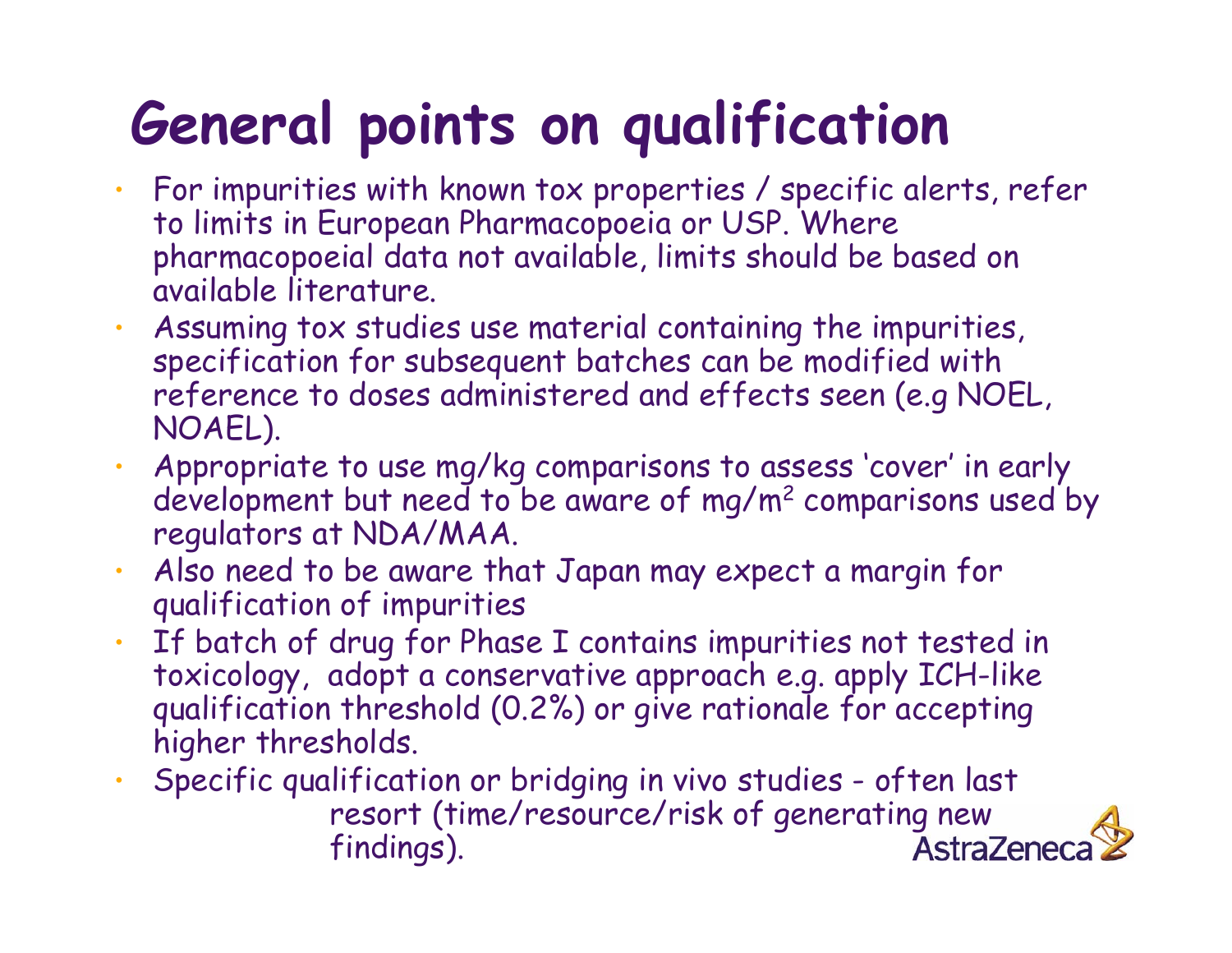# **Qualification example – Drug X**

- • Question: is clinical batch specification OK for use in man based on preclinical studies on toxicology batch?
- •Maximum clinical dose is 25mg/day
- Qualification based on rat 1 month study, No Observed Adverse Effect Level was 5mg/kg/day

| <b>Impurity</b> | Level (%) in<br>tox batch | Level (mg/kg)<br>qualified at rat<br>NOAEL | Level (%) qualified<br>for 25mg clinical<br>dose | Level (%) in<br>clinical batch |
|-----------------|---------------------------|--------------------------------------------|--------------------------------------------------|--------------------------------|
| <b>A</b>        | 0.02                      | 0.001                                      | 0.2                                              | 0.09                           |
| <b>B</b>        | 0.04                      | 0.002                                      | 0.4                                              | 0.60                           |
| IС              | 0.06                      | 0.003                                      | 0.6                                              | 0.11                           |

- Impurities A and C are qualified but impurity B is not in this case.
- • Mg/kg body weight comparisons acceptable for development but for MAA/NDA regulators will use mg/m2 body surface area comparisons: none of these impurities is qualified in terms of mg/m2.

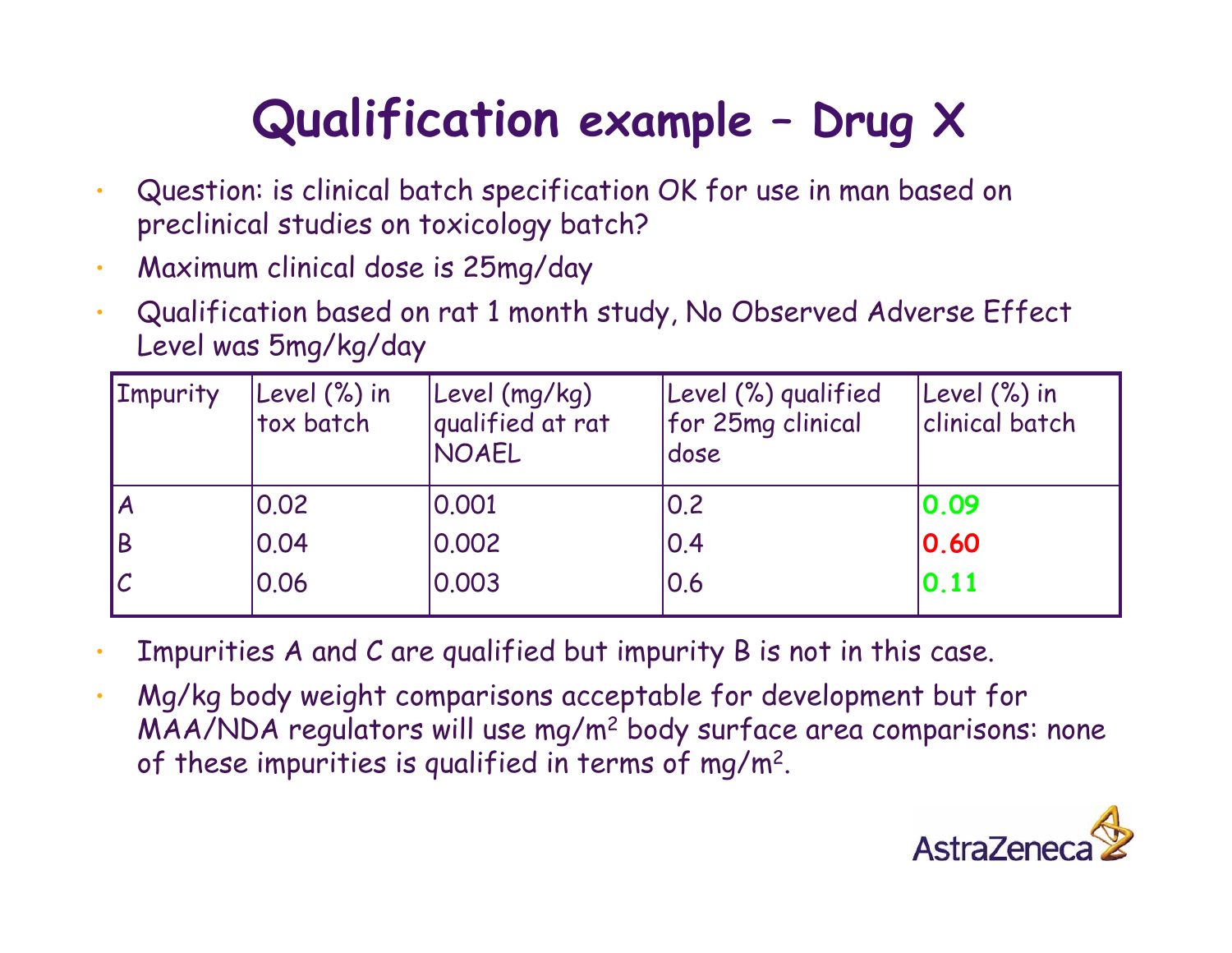# **Qualification in mg/m 2 & mg/kg**

- • Background information
	- Rat NOAEL is 5mg/kg/day; Level of impurity X is 0.6% Maximum clinical dose of drug is 100mg/day (2mg/kg/day) Max level of X required for specification is 1.3%
- • For the rat: 0.6% of X @ 5mg/kg is equal to 0.03mg/kg/day 0.03mg/kg is equal to (0.03 x 6) 0.18mg/m 2/day
- • For man: 1.3% of X at max dose of 2mg/kg/day is equal to 0.026mg/kg/day 0.026mg/kg/day is equal to (0.026 x 37) 0.962mg/m 2
- •**Comparing mg/kg/day (0.03 v 0.026) the level is just qualified**
- •**Comparing mg/m 2 (0.18 v 0.962) the level is not qualified**
- • $\cdot$  In order to qualify in mg/m<sup>2</sup> (with margin of 1), tox level should be 0.962 ÷ 6 = 0.161mg/kg/day at the drug NOAEL (5mg/kg/day) this would equate to 3.22%.

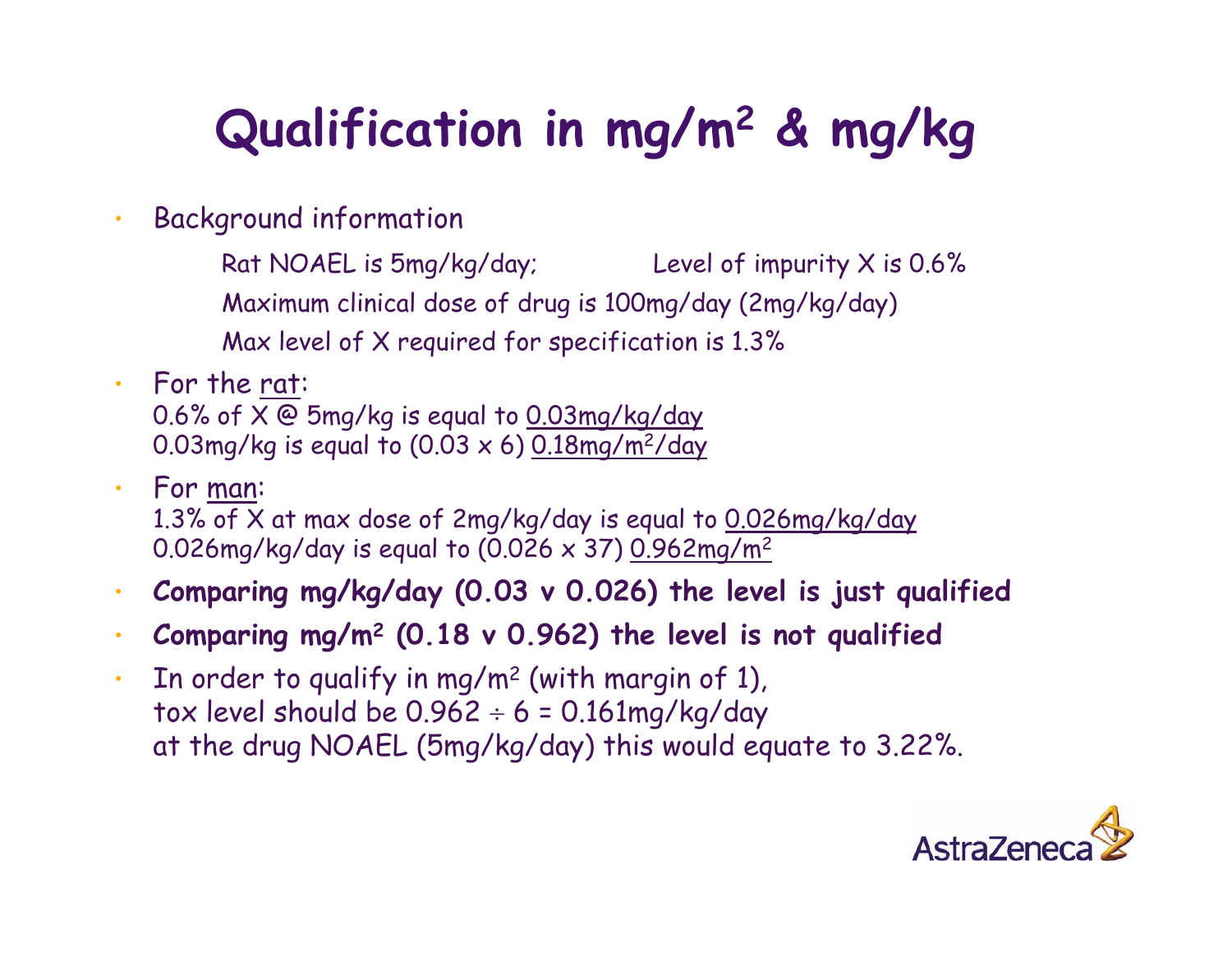## **Interesting impurity issues 1**

•Email from colleague in QA in Sweden:

> 'After micronisation of XXXX suspension we have found some orange plastically peaces in one of our batch. These very small peaces are identified from a rubber-hammer that has been used by the operators to open the mill.'

Stanley 57-531 hammer 18oz



- • How does this rubber (polyurethane) material affect the product, regarding both product- and patient safeties?
- •Can I have a statement that guarantees the safety of the product?

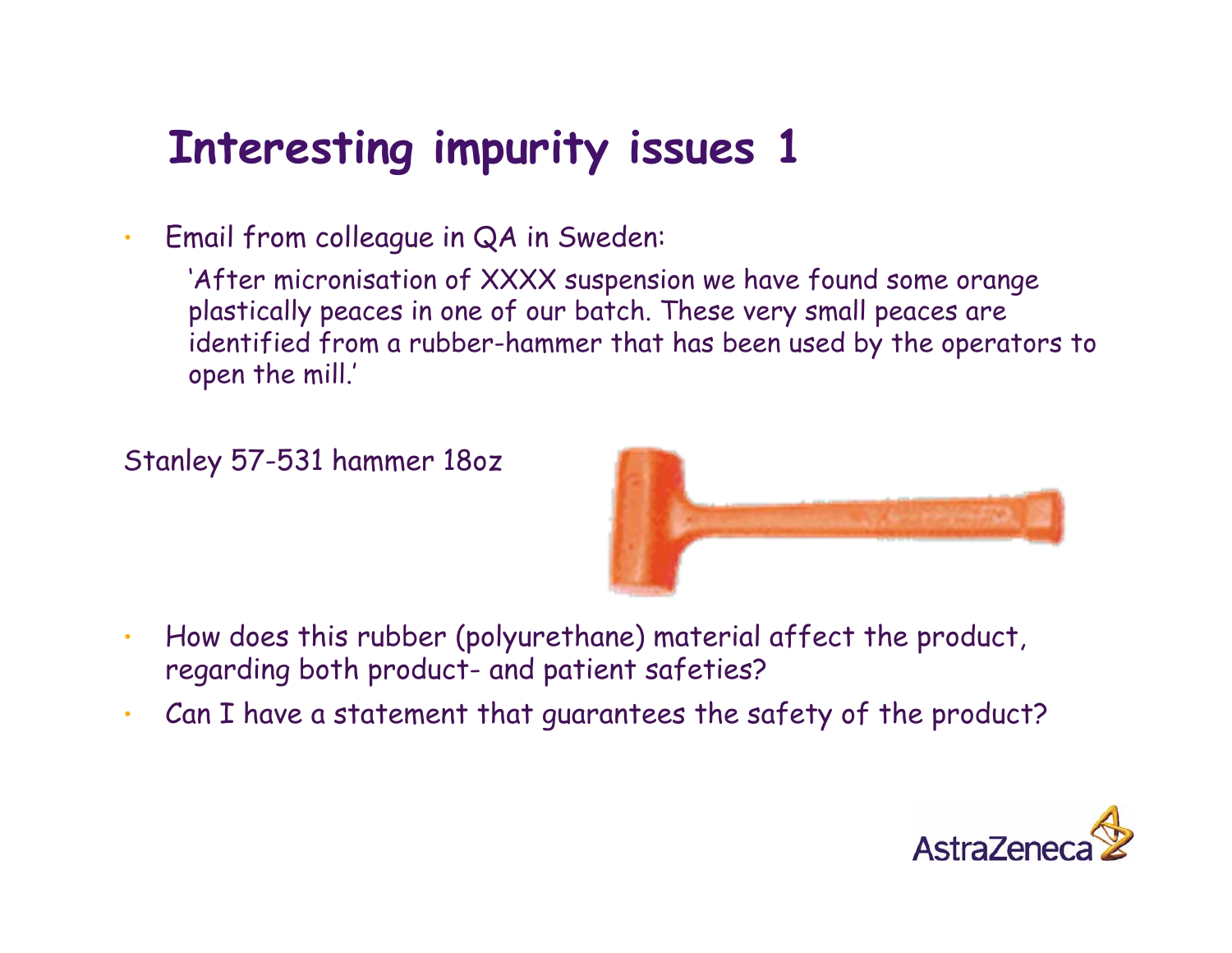# **Interesting impurity issues 2**

• **Remnants of pen found in batch of drug substance!! Is batch OK to use?**



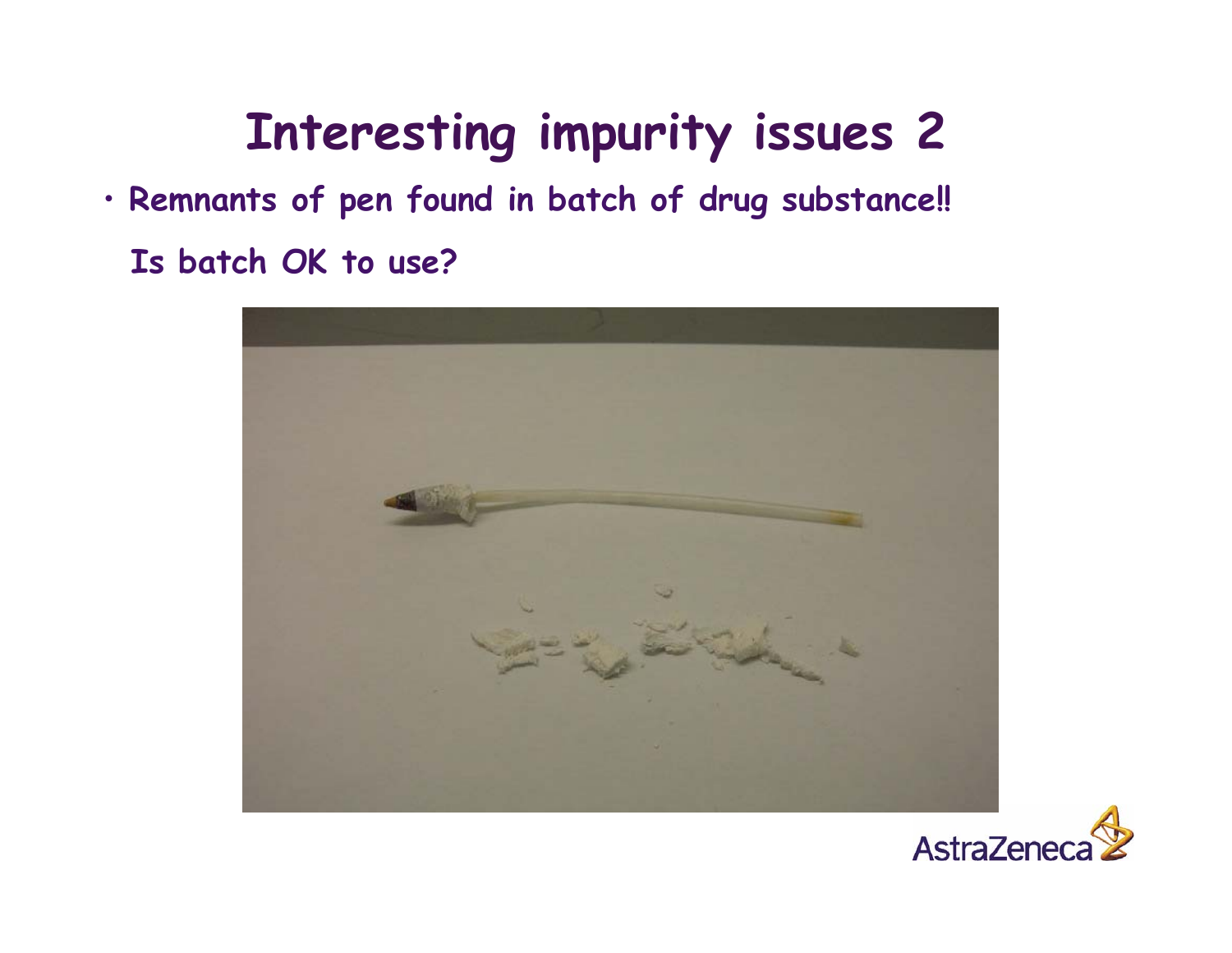# Genotoxic impurities

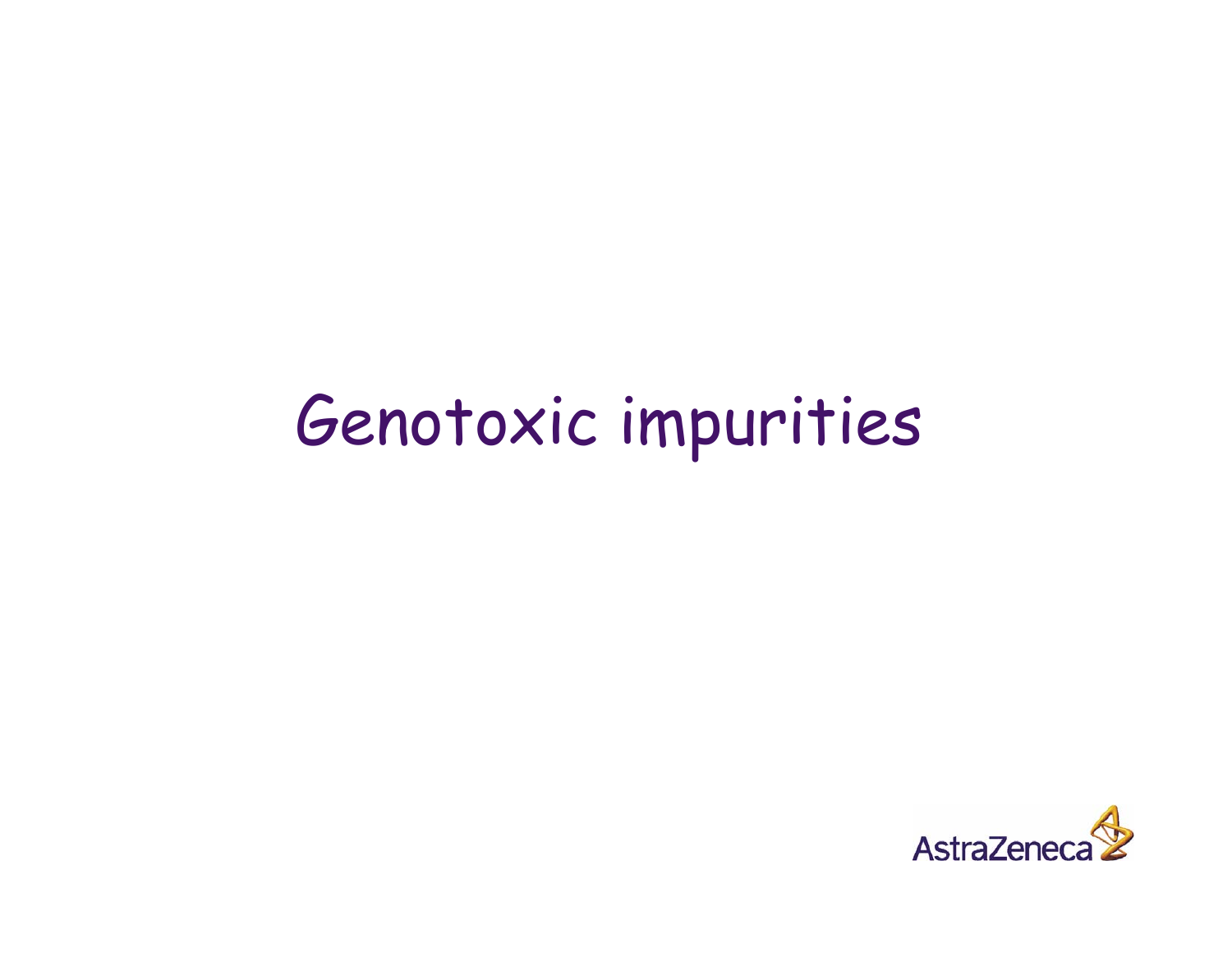## **Genotoxic impurities – why do we need guidance?**

- •Existing Q3 guidelines not clear on how to handle genotoxic impurities
- • Standard thresholds not applicable to genotoxic impurities; 'acceptance criteria should be set no higher than the level that can be justified by safety data'
- • ICH Q3A(R) – no need to identify structure below 0.1% (1000ppm) or 0.05% (500ppm) if dose >2g/day
- •At 1000ppm, 2g dose of drug could contain 2mg genotoxic impurity
- • Genotoxicity assays too insensitive to detect effects of an impurity @ 0.1%; very few genotoxic compounds would be detectable at or below this level (also true for carc studies)
- • Few genotoxic carcinogens have detection limit in Ames of <5µg/plate (corresponding to 1000ppm in 5mg drug substance)
- • If impurity is unidentified below 0.1%, how would its potential genotoxicity be known or suspected?

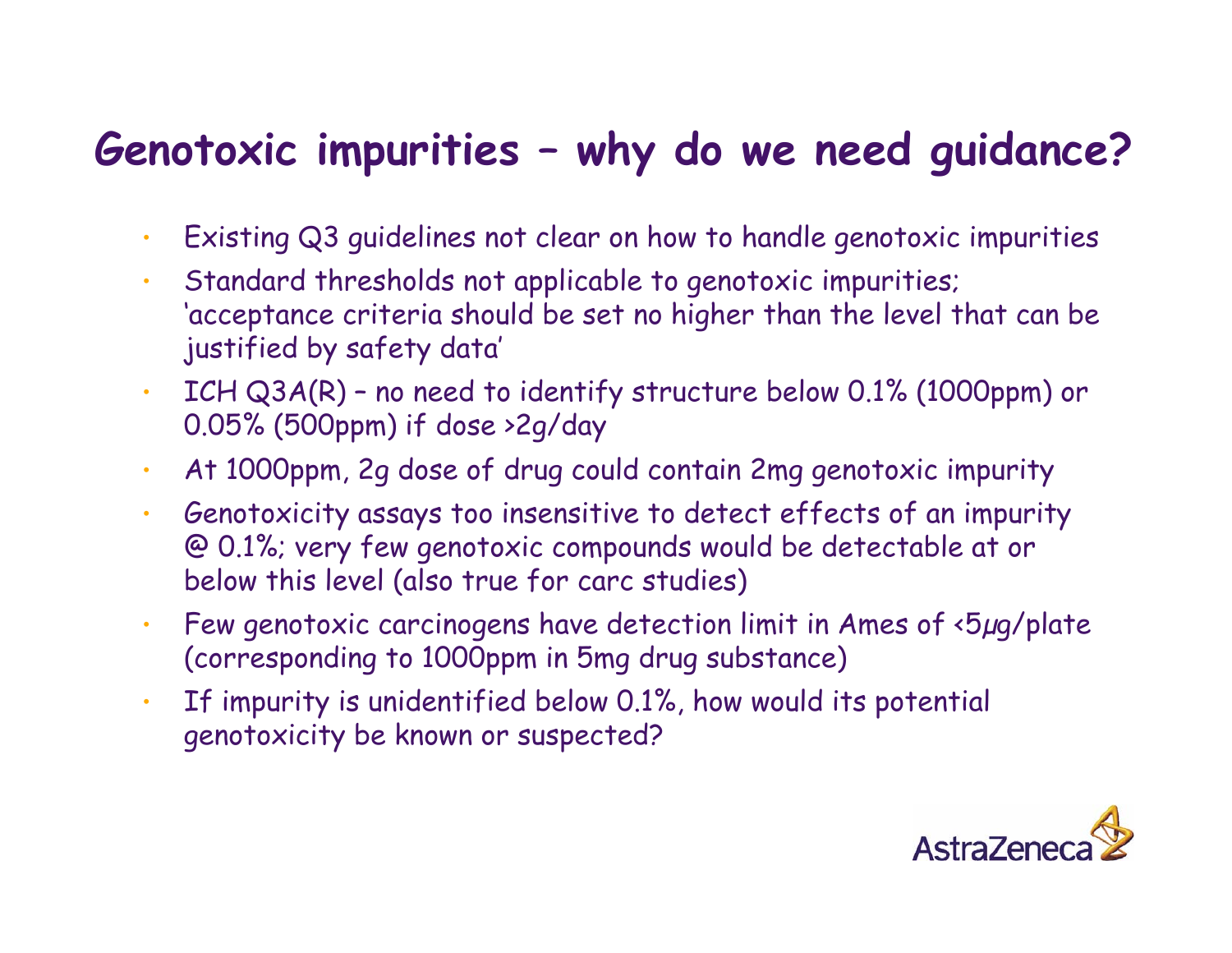# **How has the environment changed?**



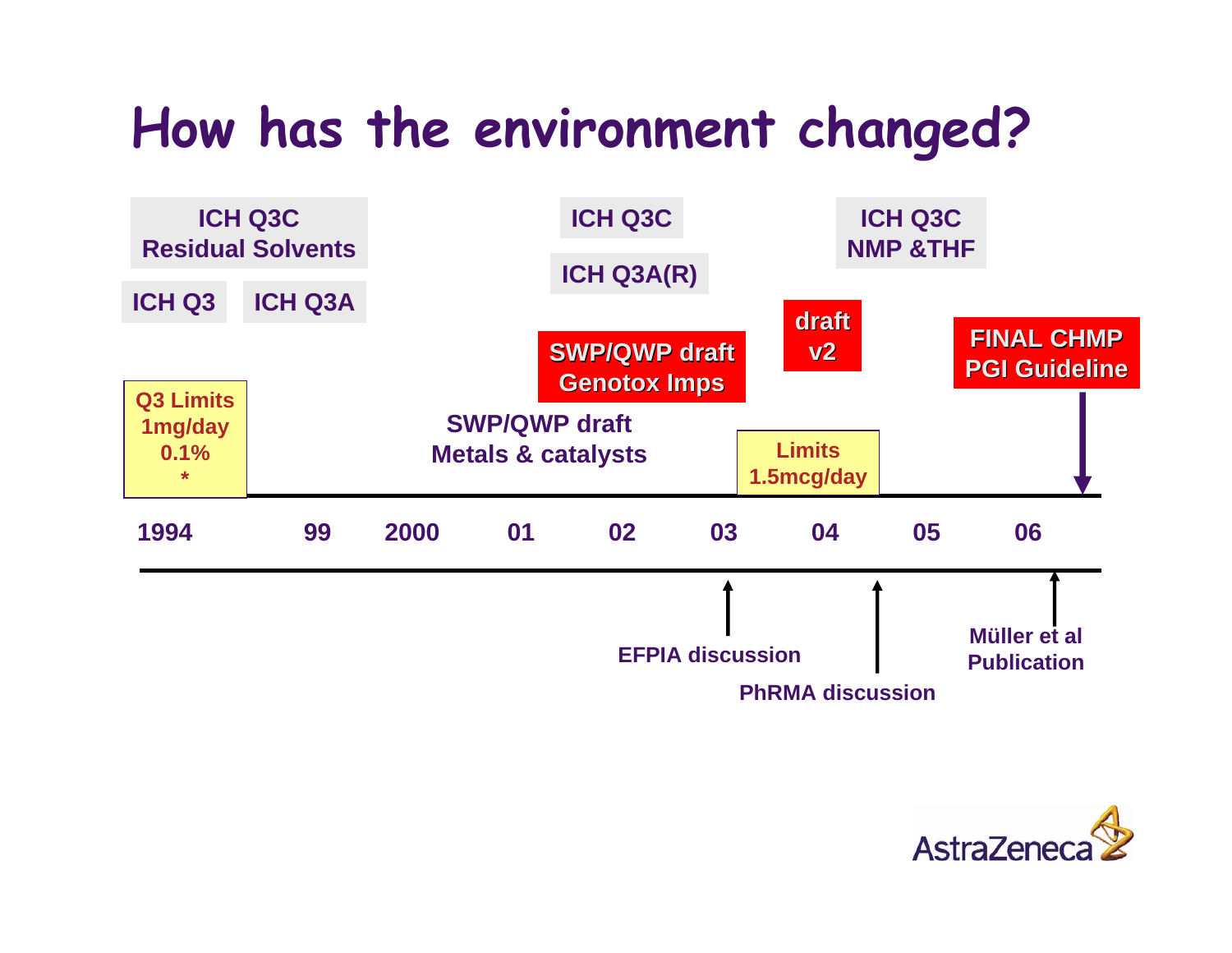## **Final CHMP Guideline on the Limits of Genotoxic Impurities**

#### •Scope:

- '…general framework and practical approaches on how to deal with genotoxic impurities in new active substances. It also relates to new applications for existing active substances, where assessment of the route of synthesis, process control and impurity profile does not provide reasonable assurance that no new or higher levels of genotoxic impurities are introduced as compared to products currently authorised in the EU containing the same active substance. The same also applies to variations to existing Marketing Authorisations pertaining to the synthesis. The guideline does, however, not need to be applied retrospectively to authorised products unless there is a specific cause for concern.'
- •Adopted by CHMP 28<sup>th</sup> June 2006.
- •Came into effect 1st January 2007

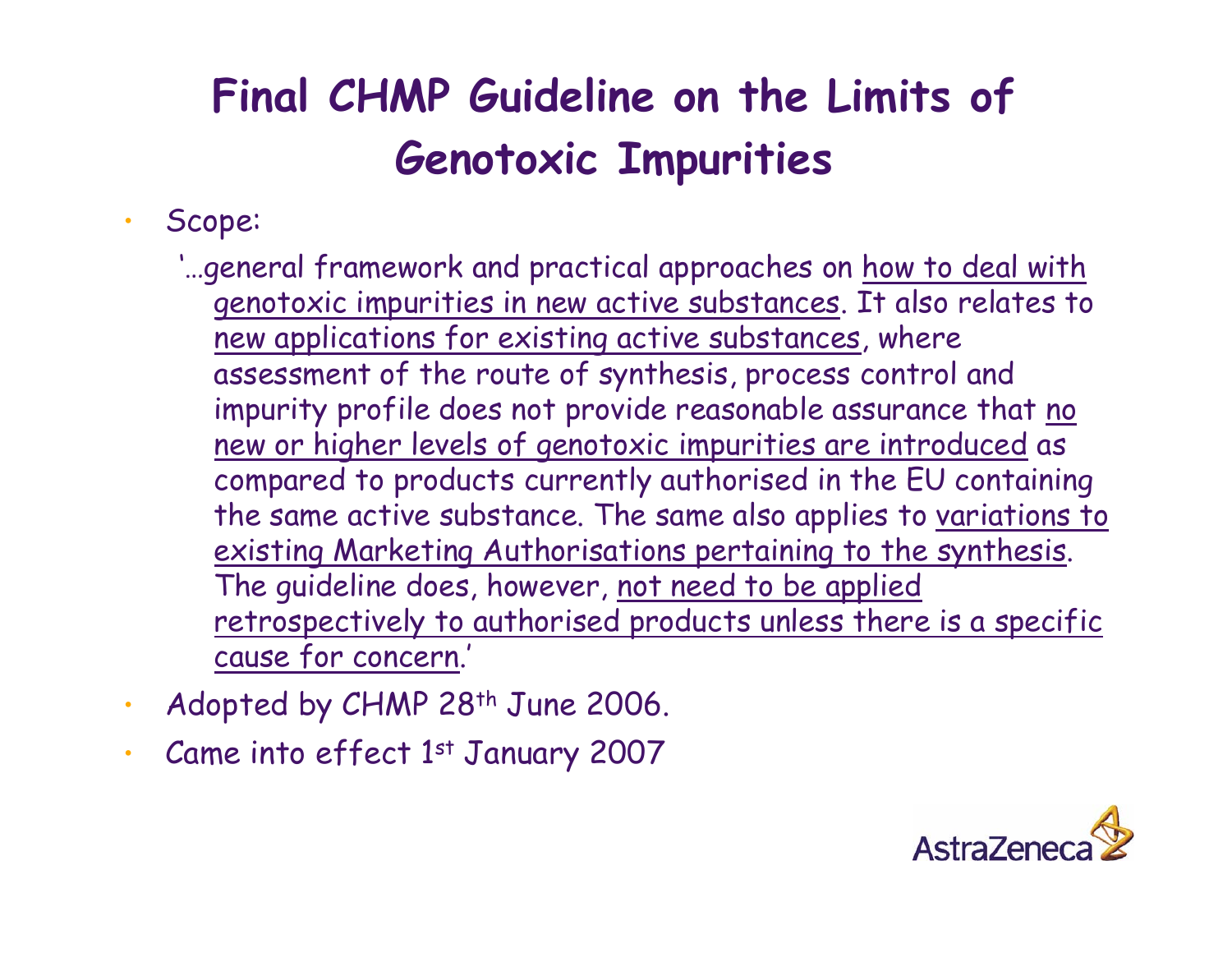# **Final CHMP Guideline**

- • **Current regulatory assumption**: in vivo genotoxic compounds have potential to damage DNA at any level of exposure; thus, there is **no discernible threshold** and **any level of exposure carries a risk**
- • But evidence for thresholds does exist for chemicals interacting with non-DNA targets (& effective protective mechanisms for low doses of DNA-reactive chemicals)
- • Impossible to define 'safe' exposure to non-threshold genotoxins; need concept of 'acceptable risk'
- • Pragmatic approach needed – concept of **'Threshold of Toxicological Concern**' (TTC); established by FDA ('Threshold of Regulation') initially for chemicals migrating from packaging into foods
- TTC intended to be 'low enough to ensure that public health is protected, even in the event that a substance…is later found to be carcinogenic'

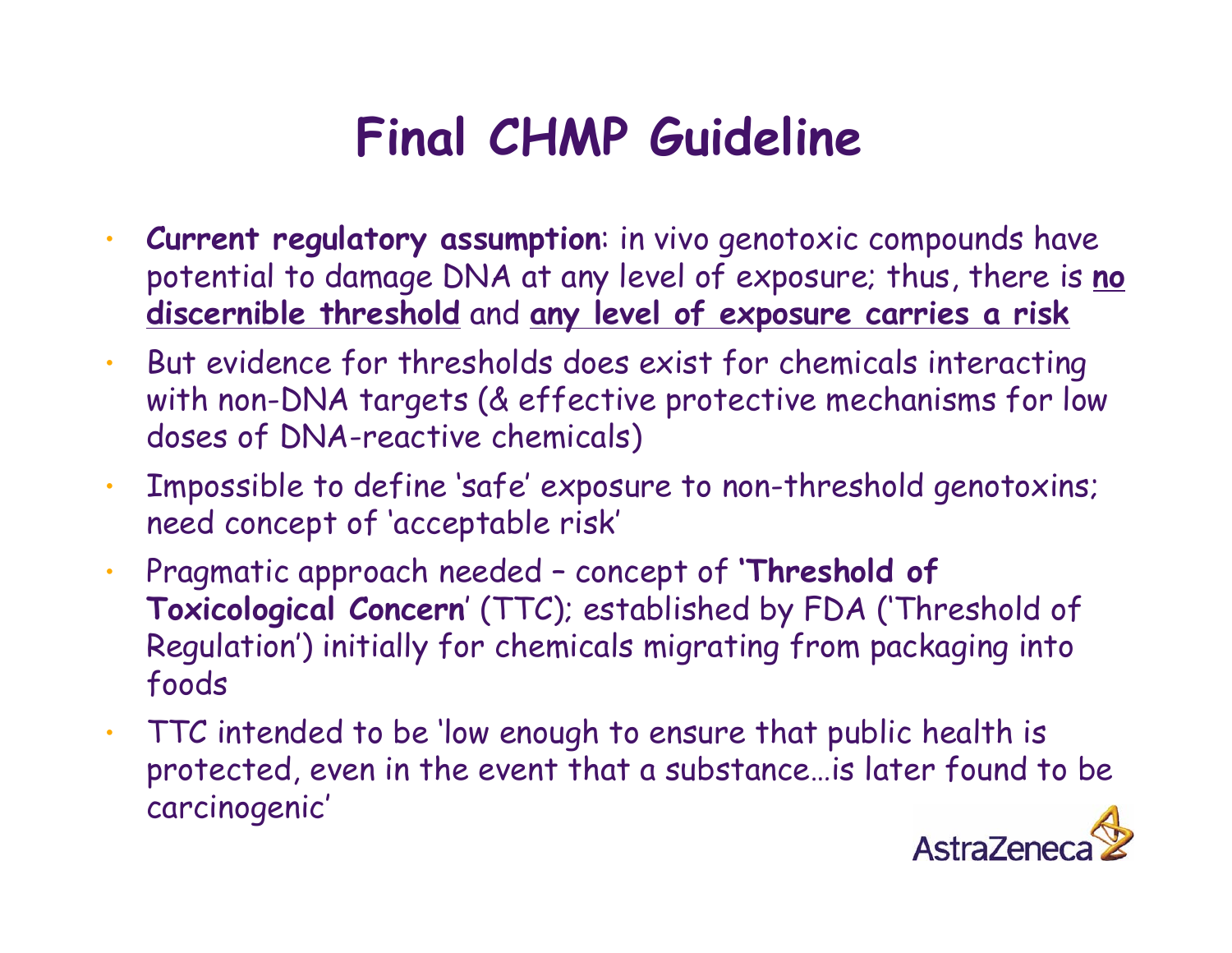# Draft CHMP Guideline **Final CHMP Guideline**

- • Data from analysis of 730 carcinogens estimates daily exposure to <sup>≤</sup>0.15µg/day for most (genotoxic) carcinogens not likely to exceed lifetime cancer risk of  $1$  in 10<sup>6</sup> (1 in a million)
- •For pharmaceuticals, limit based on  $1$  in  $10^5$  risk ( $1.5\mu g$ /day) as drugs have a benefit, not normally used for lifetime and precedent of benzene in Q3C
- • Exceptions eg. aflatoxin-like and N-nitroso compounds – need case-bycase assessment
- • Higher exposures OK if justifiable e.gs. For drug use for <30 days, terminal patients, lack of alternatives, other significant sources of exposure) – case by case

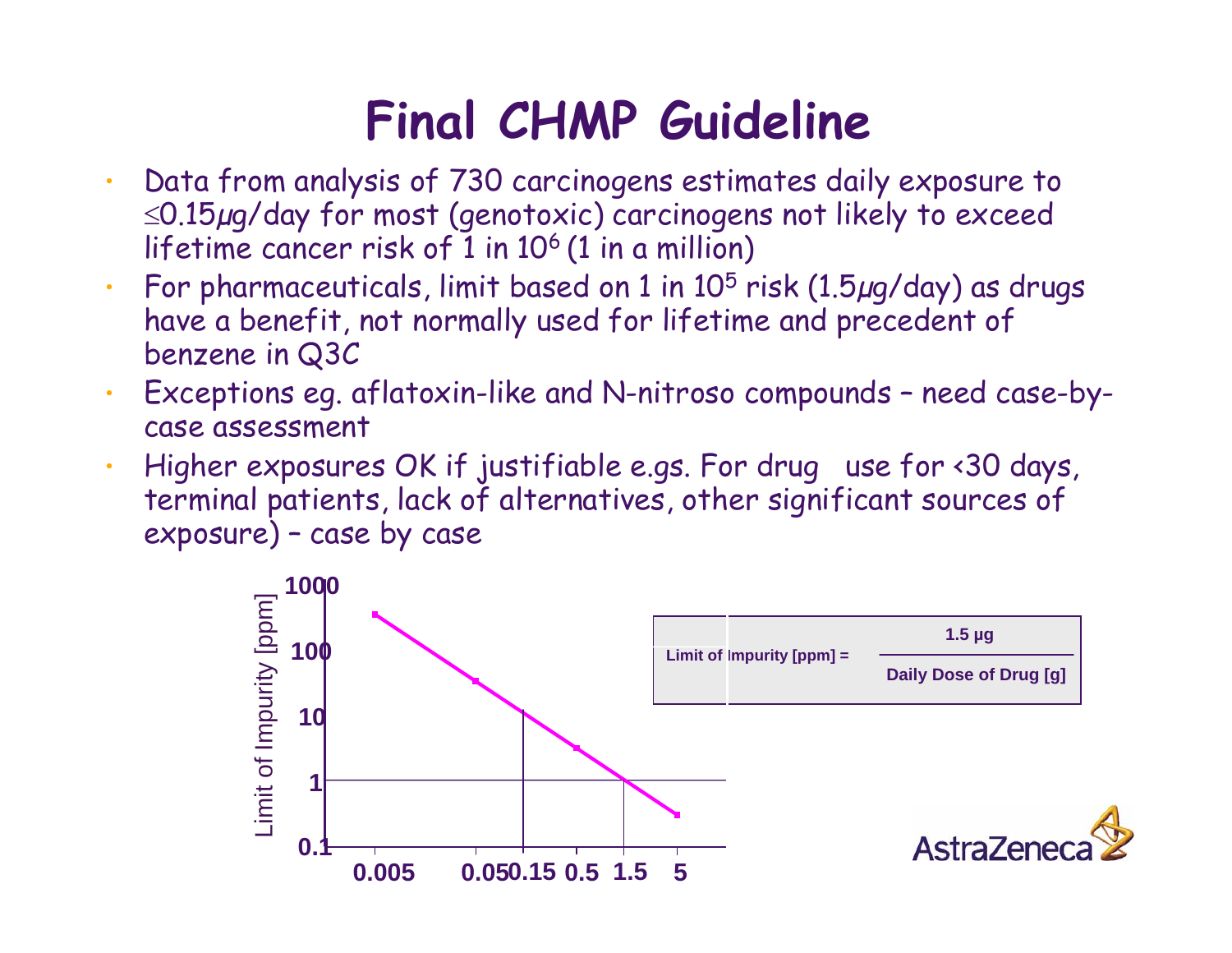# **Does the guideline apply to development as well as registration?**

- •Not clear from guideline but…
- Some pharma companies been put on clinical hold at IND stage by Neuropharm division of FDA - applied limit of 1ppm to imps resembling an alkylating agen<sup>t</sup> regardless of dose
- Default could be 1.5µg/day in development unless higher level justifiable!
- In 2004, US PhRMA Genotoxicity Taskforce set up to look specifically at clinical development
- Produced a White Paper now published as Müller et al. (2006).

A rationale for determining, testing, and controlling specific impurities in pharmaceuticals that possess potential for genotoxicity

Lutz Müller <sup>a,\*</sup>, Robert J. Mauthe <sup>b</sup>, Christopher M. Riley <sup>c</sup>, Marta M. Andino <sup>d</sup>, David De Antonis<sup>d</sup>, Chris Beels<sup>e</sup>, Joseph DeGeorge<sup>f</sup>, Alfons G.M. De Knaep<sup>g</sup>, Dean Ellison<sup>f</sup>, Jane A. Fagerland<sup>h</sup>, Rebecca Frank<sup>i</sup>, Betsy Fritschel<sup>j</sup>, Sheila Galloway<sup>f</sup>, Ernie Harpur<sup>k</sup>, Charles D.N. Humfrey<sup>1</sup>, Alexander S. Jacks<sup>1</sup>, Nirdosh Jagota<sup>m</sup>, John Mackinnon<sup>e</sup>, Ganapathy Mohan<sup>k</sup>, Daniel K. Ness<sup>n</sup>, Michael R. O'Donovan<sup>1</sup>, Mark D. Smith<sup>o</sup>, Gopi Vudathala<sup>k</sup>, Larry Yotti<sup>p</sup>



Regulatory Toxicology and Pharmacology 44 (2006) 198-21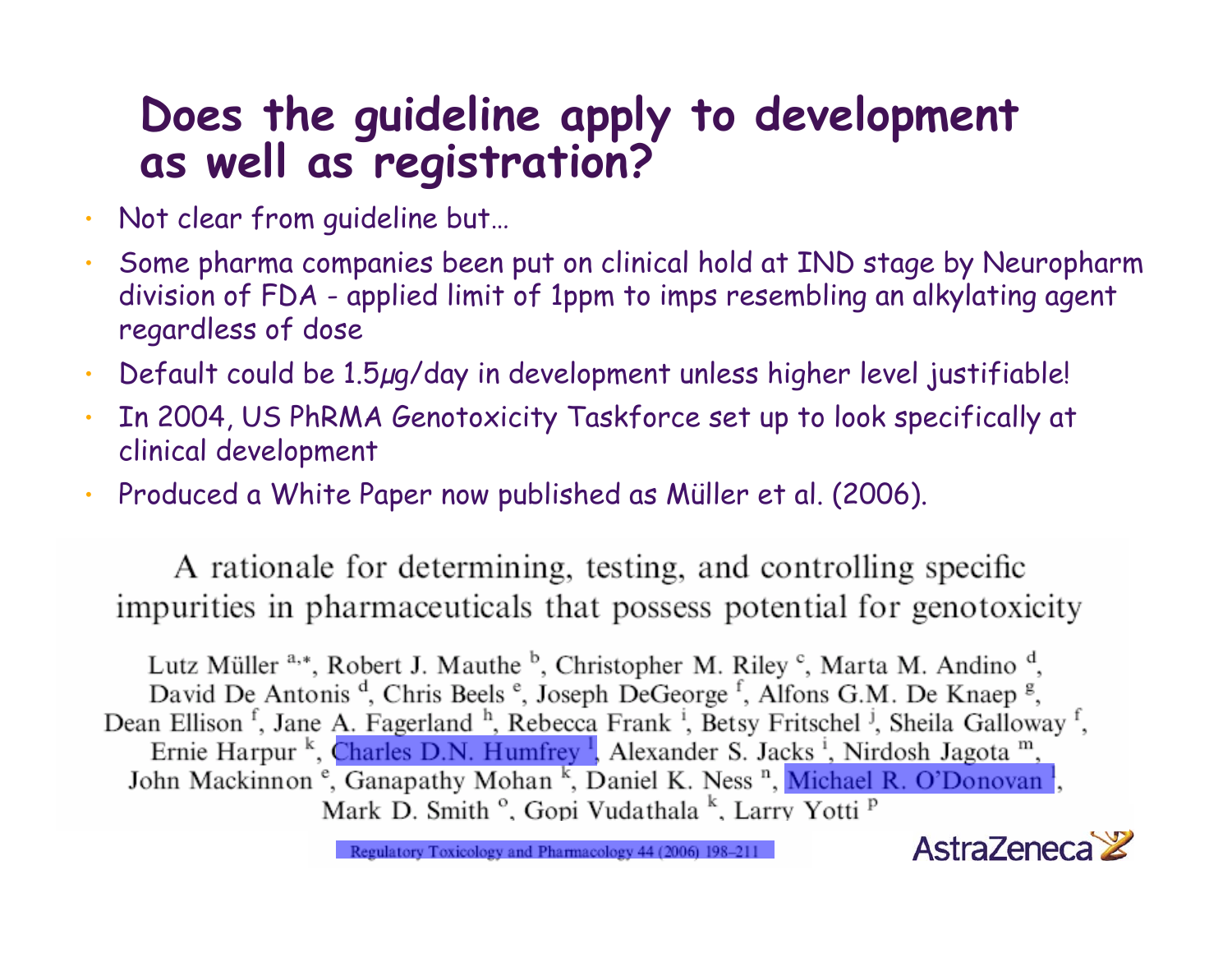# Müller et al. – focus on limits for PGIs during drug development

- • Paper recognises several key points:
	- primary concern is non-thresholded DNA-reactive carcinogens
	- commitment to application of As Low As Reasonable Practicable (ALARP)
	- rational specification limits proposed taking into account duration of clinical trials, maturity of synthetic scheme, availability of analytical methods and potential risks
	- single assay (e.g. bacterial reverse mutation assay) usually sufficient to conclude absence of genotoxicity
- •Defines 5 Classes of PGIs

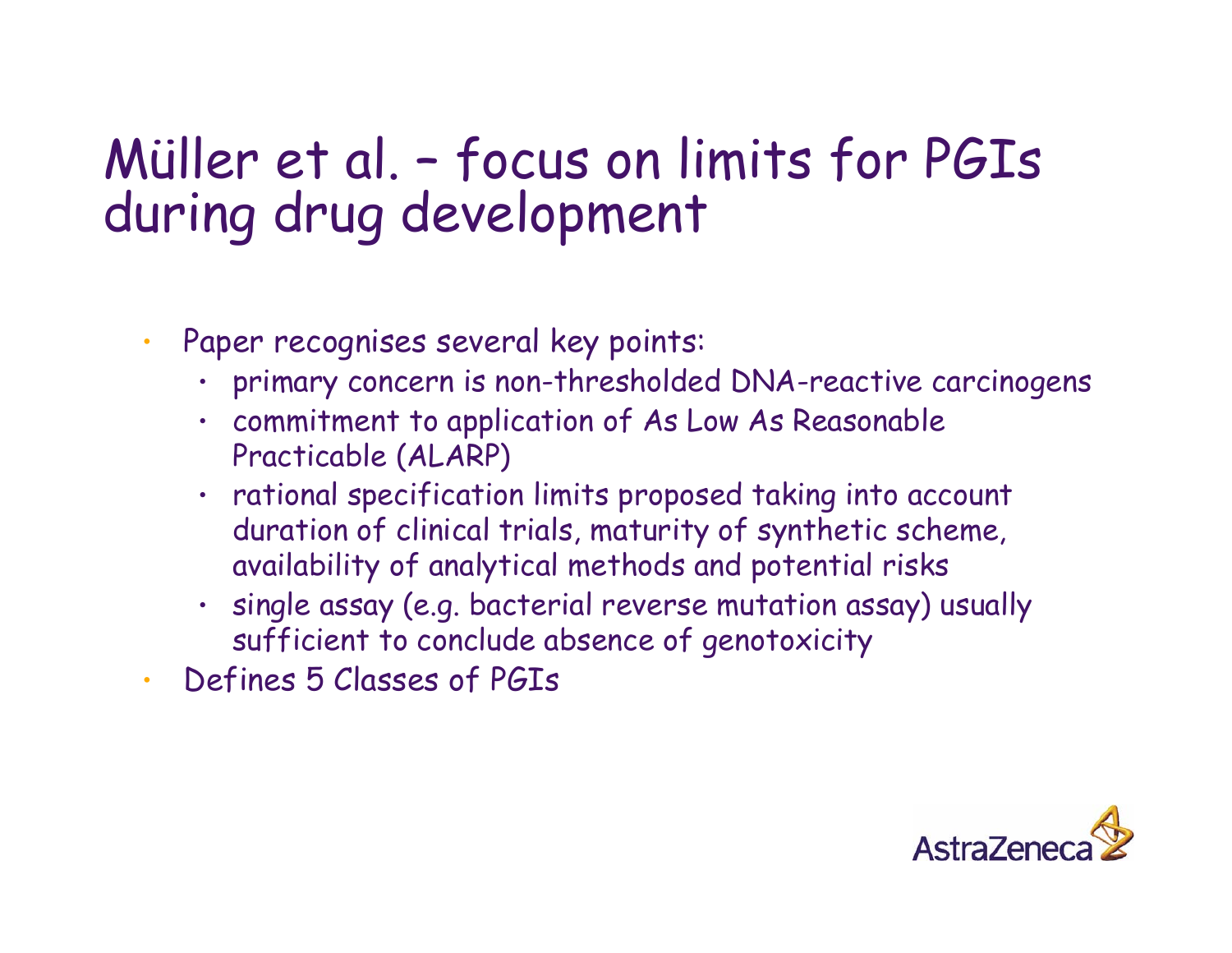## **PhRMA proposed classification**

- **Class 1:** Impurities known to be genotoxic (mutagenic) and carcinogenic
- • **Class 2:** Impurities known to be genotoxic (mutagenic), but with unknown carcinogenic potential
- • **Class 3:** Alerting structure, unrelated to parent structure and of unknown genotoxic (mutagenic) potential
	- **Class 4:** Alerting structure, related to the parent API
- **Class 5:** No alerting structure or indication of genotoxic potential

## **Qualification of Impurities**

- • **Step 1:** Identify and classify structural alerts in parent compound and impurities
- **Step 2:** Establish a qualification strategy
- **Step 3:** Establish acceptable limits

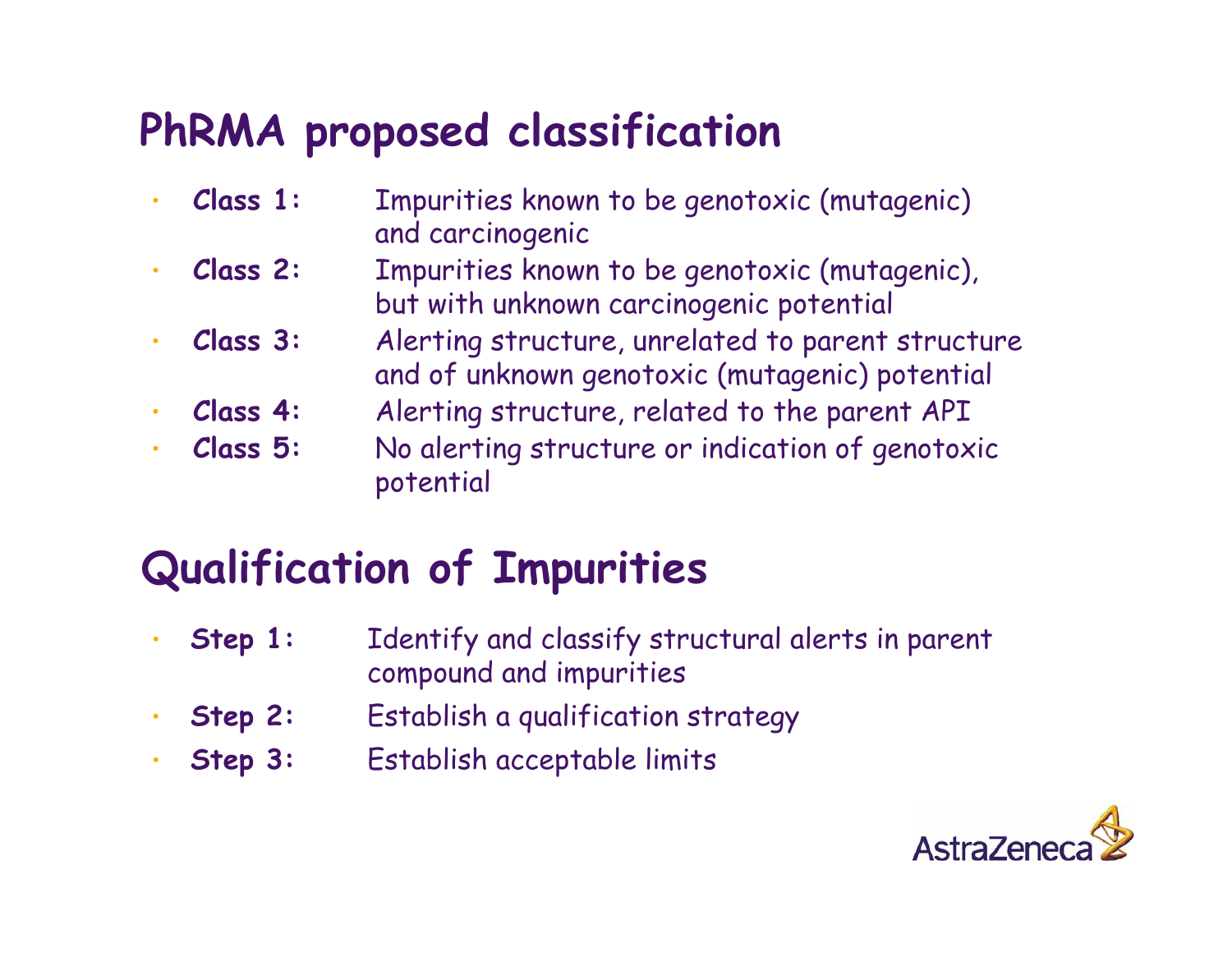#### **Proposed categorization, qualification and risk assessment of impurities**

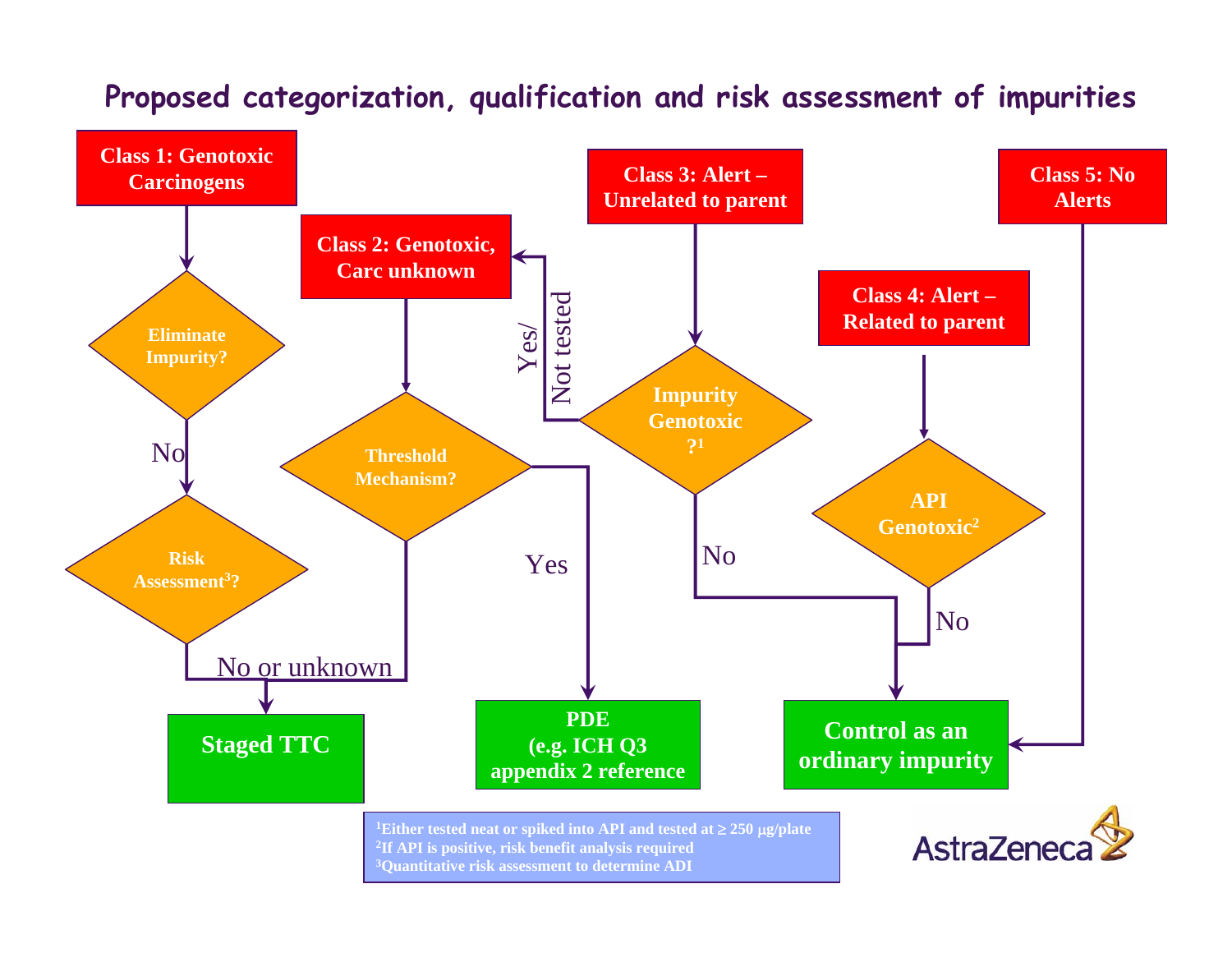#### **Allowable daily intake for genotoxic impurities during clinical development, a staged TTC approach**

|                                                                                     | <b>Duration of Exposure</b> |                 |                 |                |             |
|-------------------------------------------------------------------------------------|-----------------------------|-----------------|-----------------|----------------|-------------|
|                                                                                     | $\leq$ 1<br>mo.             | $>1-3$<br>mo.   | $>3-6$<br>mo.   | $>6-12$<br>mo. | > 12<br>mo. |
| <b>Allowable Daily</b><br>Intake ( $\mu$ g/day) for<br>all Phases of<br>development | 120<br><b>or</b>            | 40<br><b>or</b> | <b>20</b><br>or | 10<br>or       | 1.5         |
| <b>Alternative</b><br>maximum based on<br>percentage of<br><b>impurity in API</b>   | 0.5%                        | 0.5%            | 0.5%            | 0.5%           |             |

Known carcinogens should have compound-specific risk calculated Risk level for up to 12 months is 1 in 10<sup>6</sup>, for >12 months is 1 in 10<sup>5</sup>

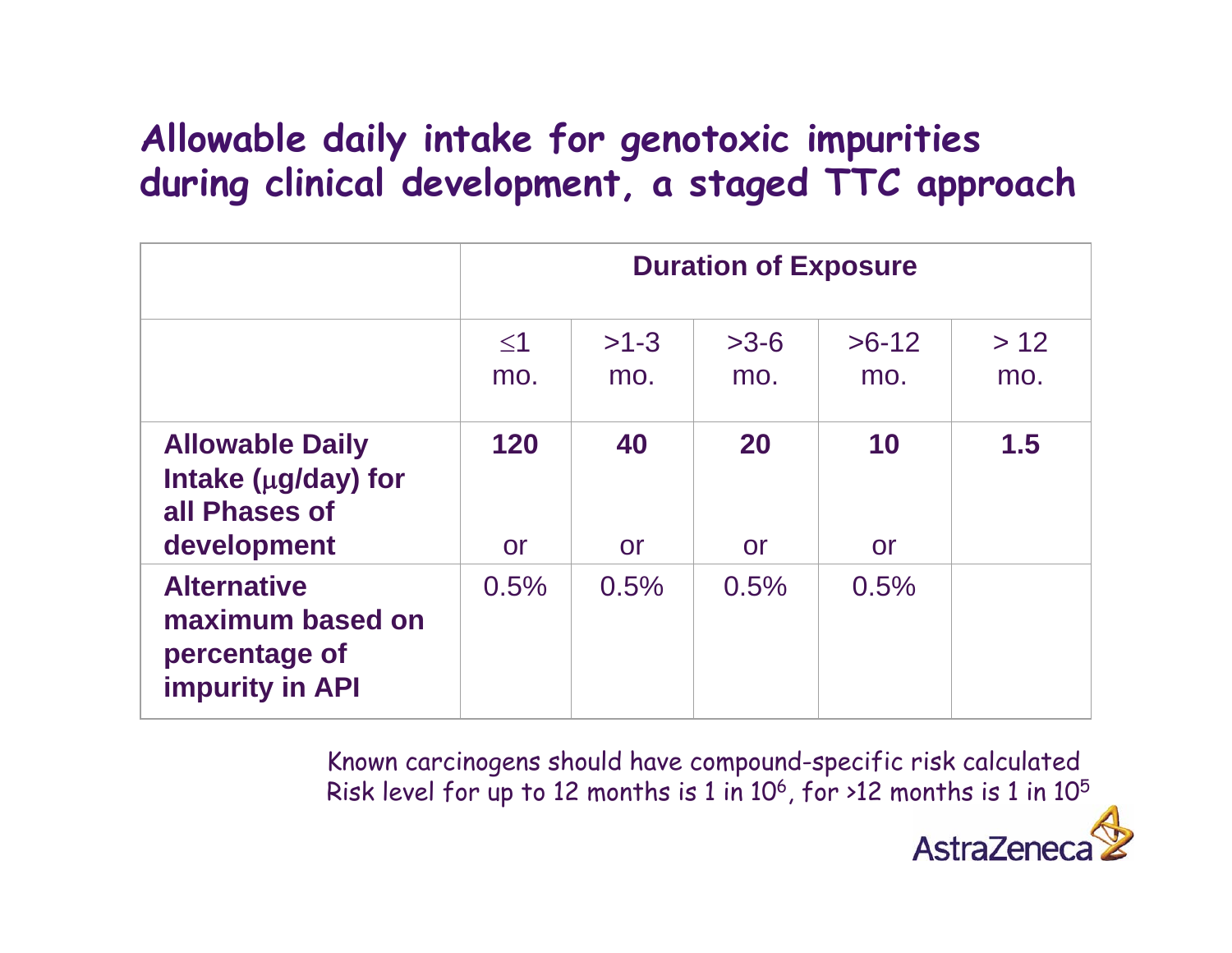## **Basic stepwise approach to assess PGI risk in drug substances**

#### **Step 1**

**Identification and Fate of PGIs in synthetic route of drug substance**

#### **Step 2**

**Structural Assessment (SAR) of identified structures**

#### **Step 3**

**Hazard Evaluation and Classification**

#### **Step 4**

**Quantification of Level present in drug substance**

#### **Step 5**

**Risk Assessment e.g. drug dose/PGI concentration(s)/staged TTC**

**Step 6 Communication**

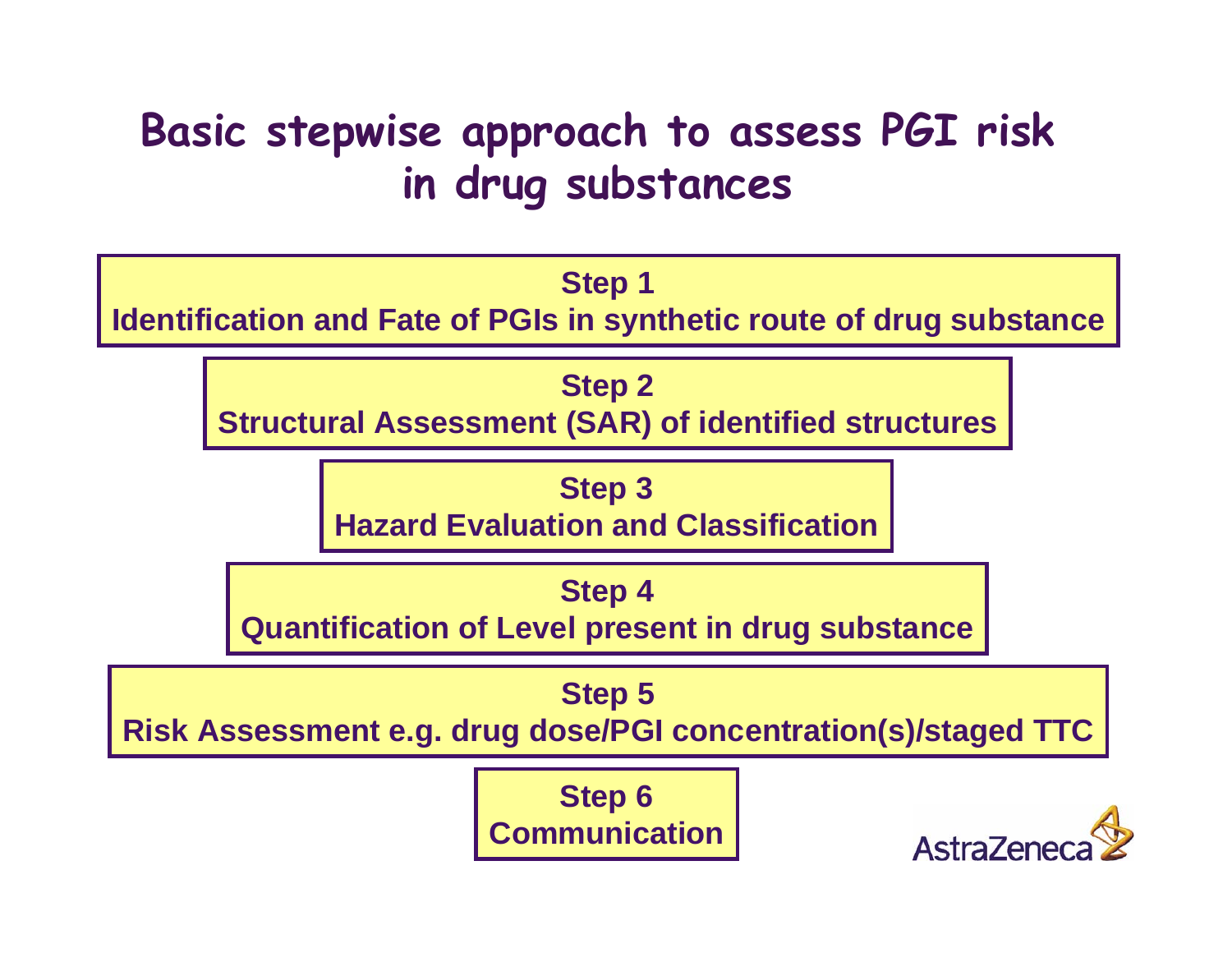# Residual metals

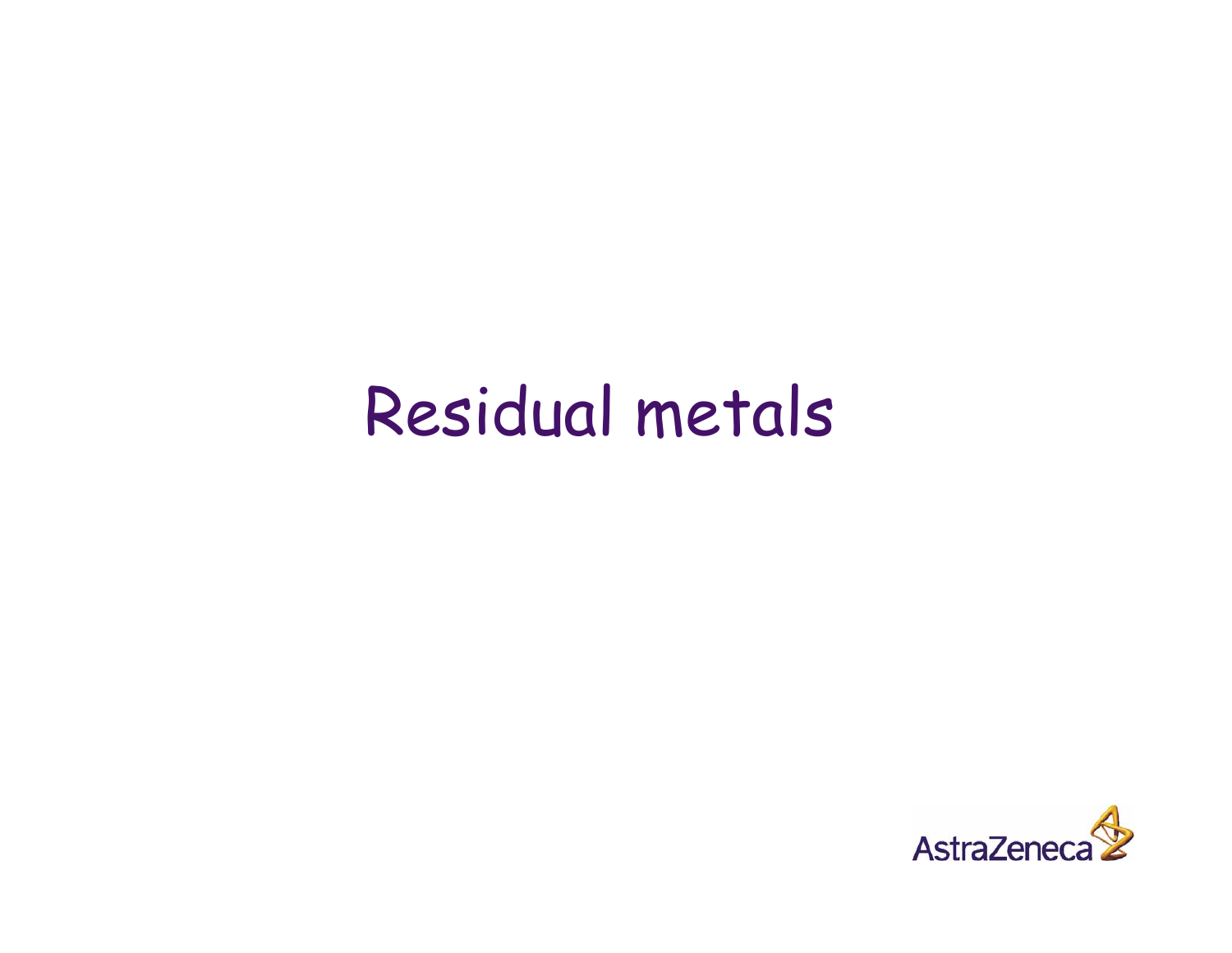### **Draft CPMP Note for Guidance on Metal catalysts**

- •Draft re-released for comment June 2002, again in January 2007!
- • Oral/parenteral concentration limits (ppm) proposed for 14 metals in active substances or excipients; Pt, Pd, Ir, Rh, Ru, Os, Mo, V, Ni. Cr, Cu, Mn, Zn and Fe
- • Limits derived from estimated oral/parenteral PDEs (from literature data) after application of a variable % figure to account for variation in dietary intake of each metal and polypharmacy.
- • Limits assume intake of 10g drug/day (as in ICH Q3 docs; if limits not achievable, option to base limits on actual intake (minimum of 1g/day)
- • EFPIA comments on June 02 draft expressed many concerns eg. comprehensiveness of searching, interpretation, variation in % PDE, no consideration of technical feasibility, omitted metals used as catalysts, statement that 'no therapeutic benefit from residual metals' but some are essential minerals etc, etc…
- • Following discussion with EFPIA an industry-led re-draft was proposed and is reflected in latest draft

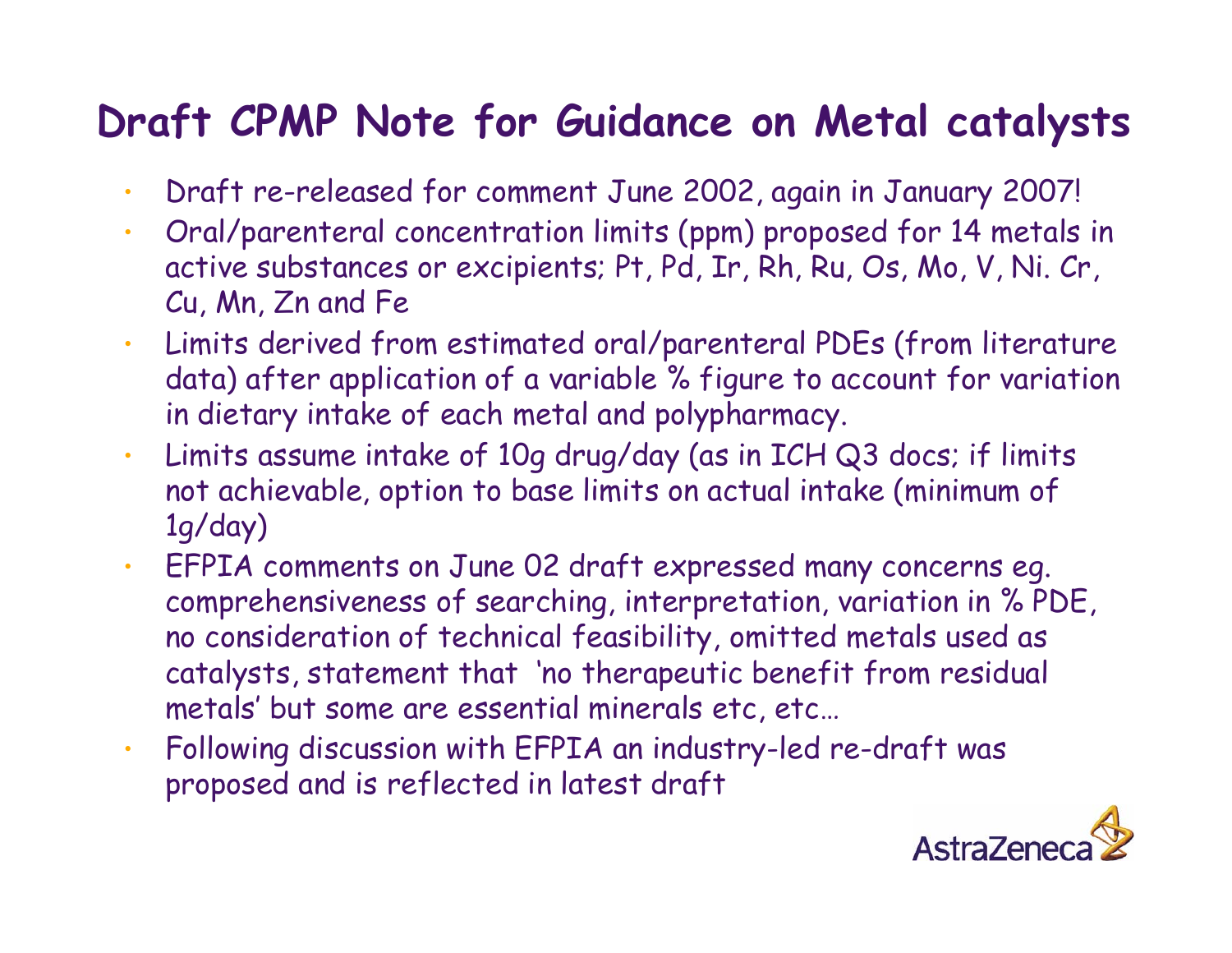# **Latest redraft by EFPIA** Metals divided into 3 classes (a la Q3C):

- Class 1 (metals of significant safety concern)
	- Known/suspected human carcinogens, genotoxic and sometimes nongenotoxic animal carcinogens or possible causative agents of other irreversible toxicity e.g. neurotoxicity or teratogenicity
	- $\ddot{\phantom{0}}$ Metals suspected of other significant but reversible toxicities
	- Examples: Ir, Pd, Pt, Ru, Rh, Os, Mo, V, Cr and Ni
- Class 2 (metals with low safety concern)
	- Trace metals required for nutritional purposes or present in foodstuffs or readily available supplements
	- $\rightarrow$ A health-based exposure limit is appropriate
	- Examples: Cu and Mn
- • Class 3 (metals with minimal safety concern)
	- Metals ubiquitous in the environment or plant and animal kingdoms
	- No health-based limit necessary
	- Recommended nutritional intakes of <sup>≥</sup>10mg/day
	- Examples: Fe and Zn

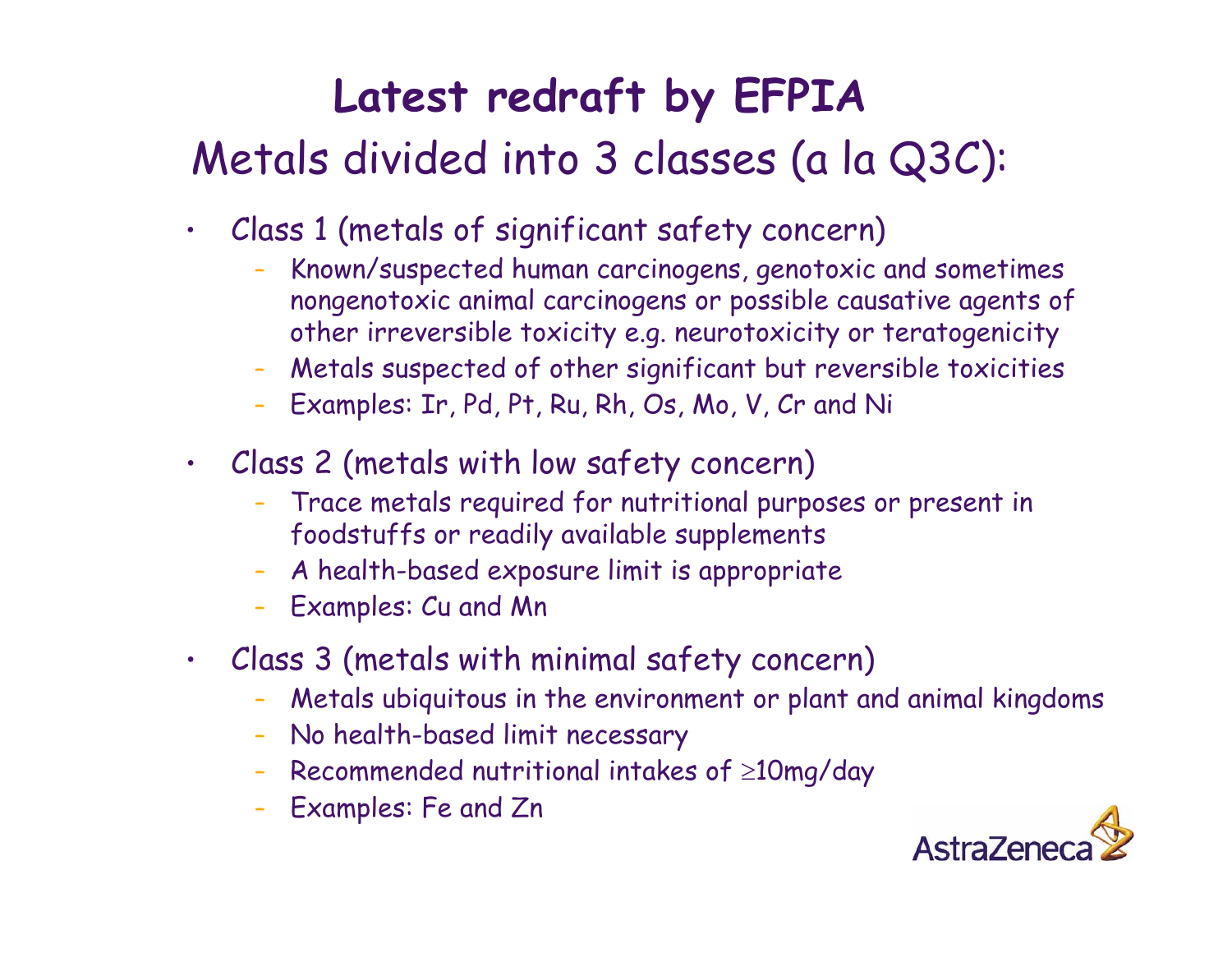# **Latest EFPIA proposals**

|                          | <b>Oral exposure</b>        |                               | <b>Parenteral exposure</b>  |                               |
|--------------------------|-----------------------------|-------------------------------|-----------------------------|-------------------------------|
|                          | <b>PDE</b><br>$(\mu$ g/day) | <b>Concentration</b><br>(ppm) | <b>PDE</b><br>$(\mu$ g/day) | <b>Concentration</b><br>(ppm) |
| Class 1A: Pt, Pd         | 100                         | 10                            | $10*$                       | $1*$                          |
| Class 1B: Ir, Rh, Ru, Os | $100**$                     | $10^{**}$                     | $10^{**}$                   | $1***$                        |
| Class 1C: Mo, Ni, Cr, V  | 300                         | 30                            | $30*$                       | $3^*$                         |
| Class 2: Cu, Mn          | 2500                        | 250                           | 250                         | 25                            |
| Class 3: Fe, Zn          | 13000                       | 1300                          | 1300                        | 130                           |

\* Separate limits for inhalation exposure to Pt, Cr(VI) and Ni; \*\* Subclass limit AstraZene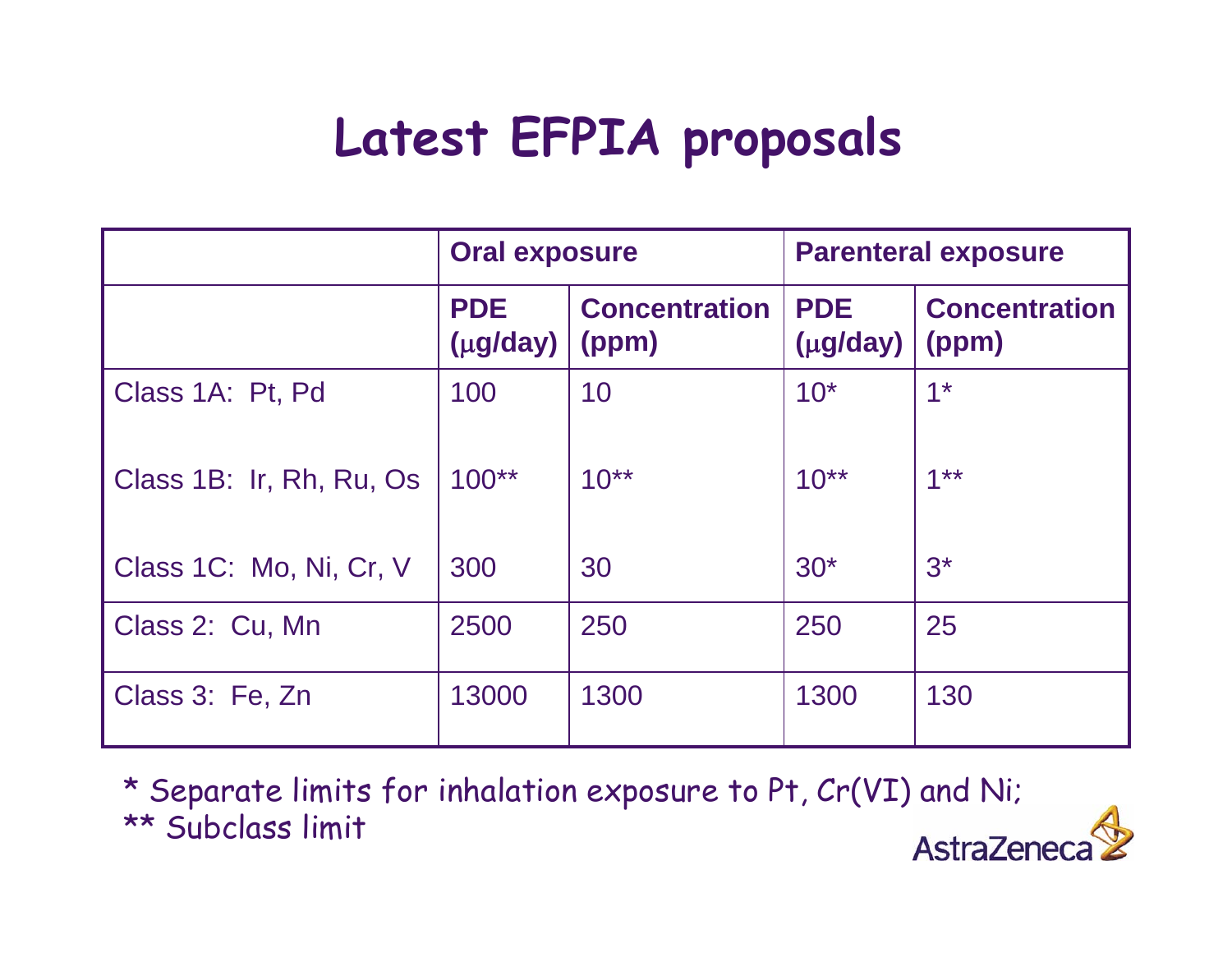# **Summary**

- • Existing Q3 impurity guidelines identify requirements for impurities, degradation products and residual solvents for drug registration; not necessary for drug development where higher levels of impurities can be justified based on toxicological qualification
- • Impurity qualification depends on comparing dose in animals at NOAEL or LOAEL with dose in man at highest clinical dose.
	- •mg/kg OK for development but be aware mg/m2 needed for NDA
- • EMEA/CHMP genotoxic impurities guideline came into operation 1 January 2007 with 1.5µg/day TTC default limit; many companies using staged TTC from Müller et al (2006) for drug development
- •'New' guidelines being developed for residual metals (final in 2007?)
- • Safety Assessment support also covers other imporant areas including excipients, medical devices and cleaning limits in drug manufacturing facilities.
- Impurities in biologics not covered here but important to consider where relevant

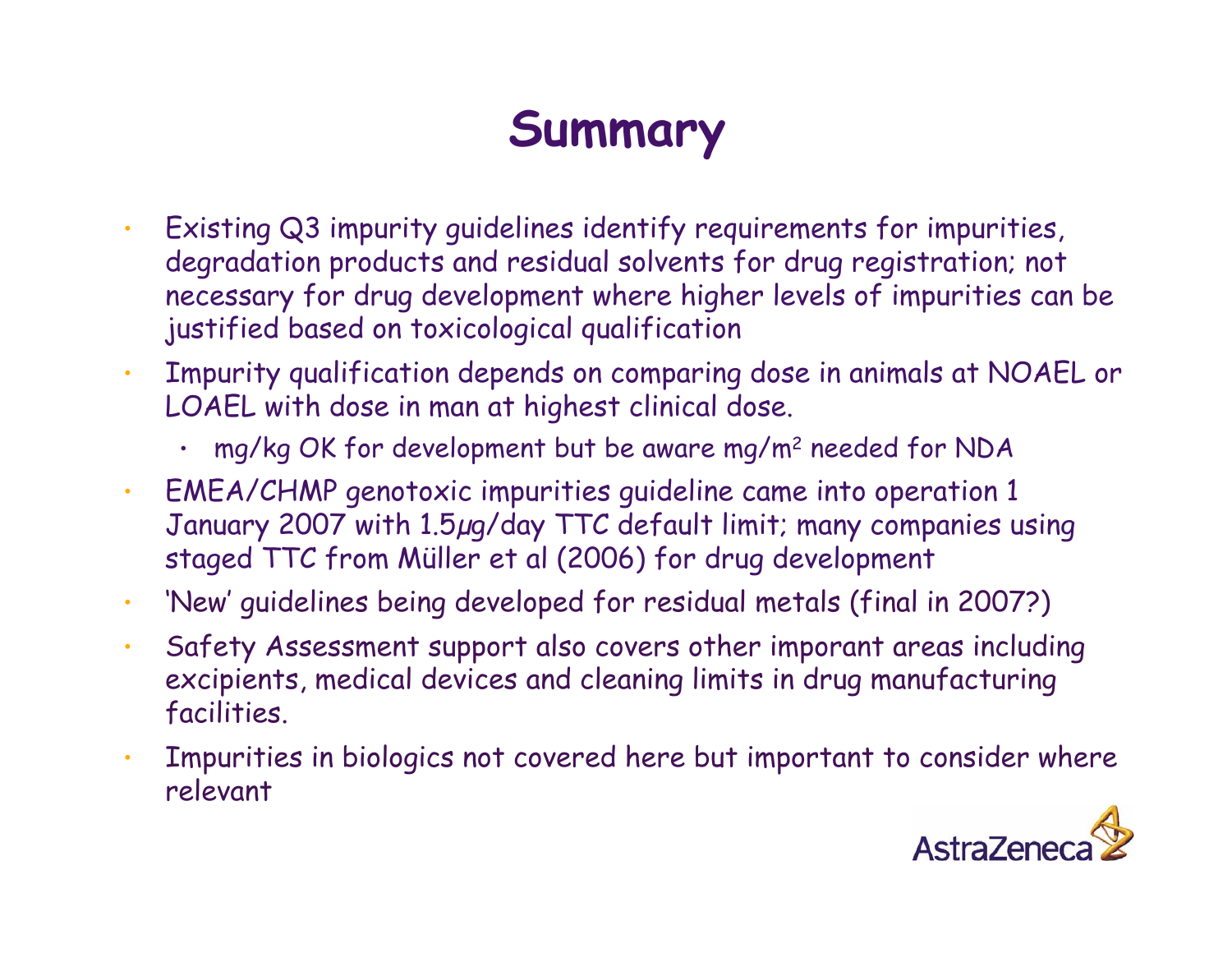#### **As with most things we do in Safety Assessment, it's all about RISK ASSESSMENT!!**

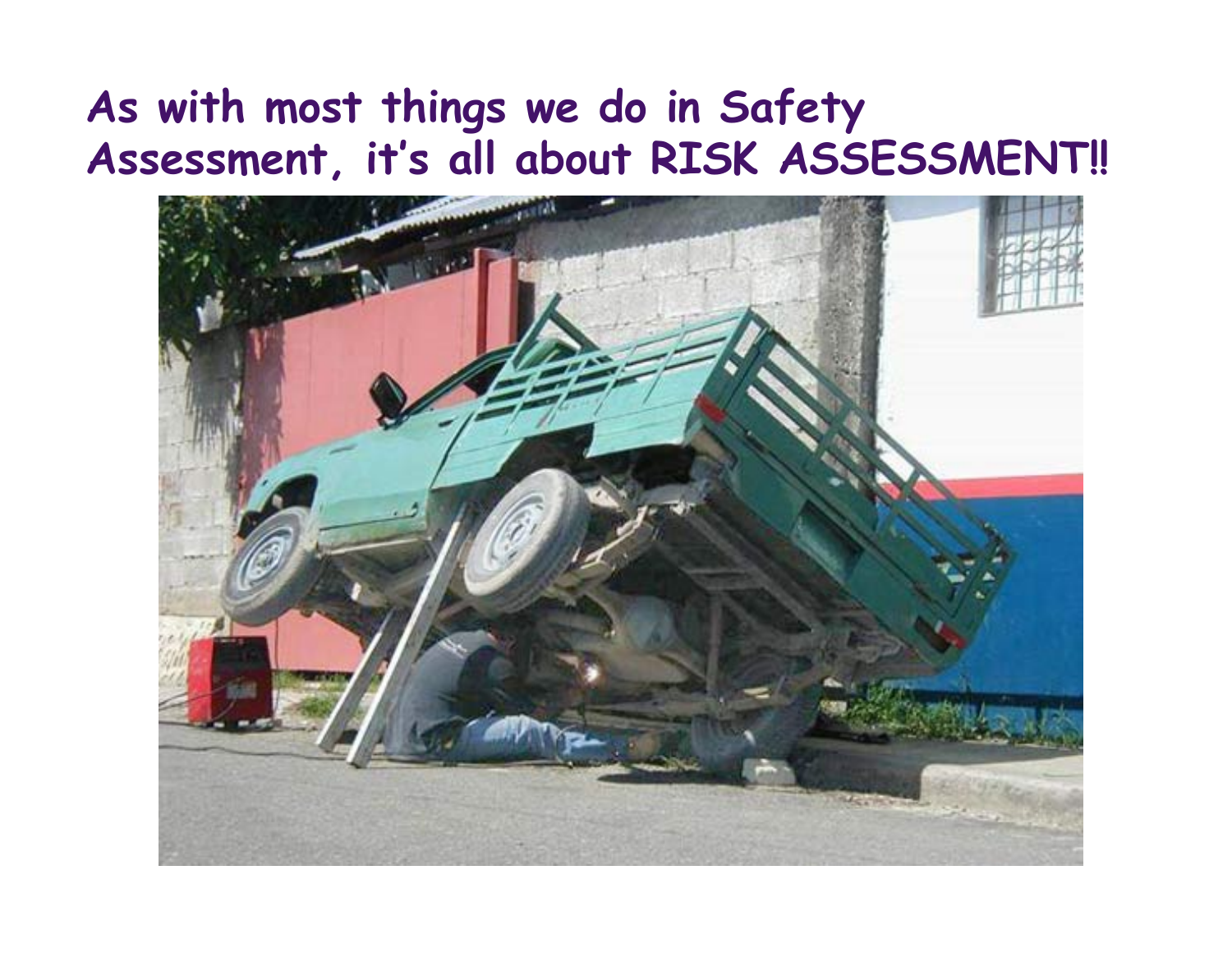#### **Checklist:**

- **Swimming Pool -**
- **Metal Ladder -**
- **Bare feet -**
- **Electric drill -**
- **Goggles - Check**